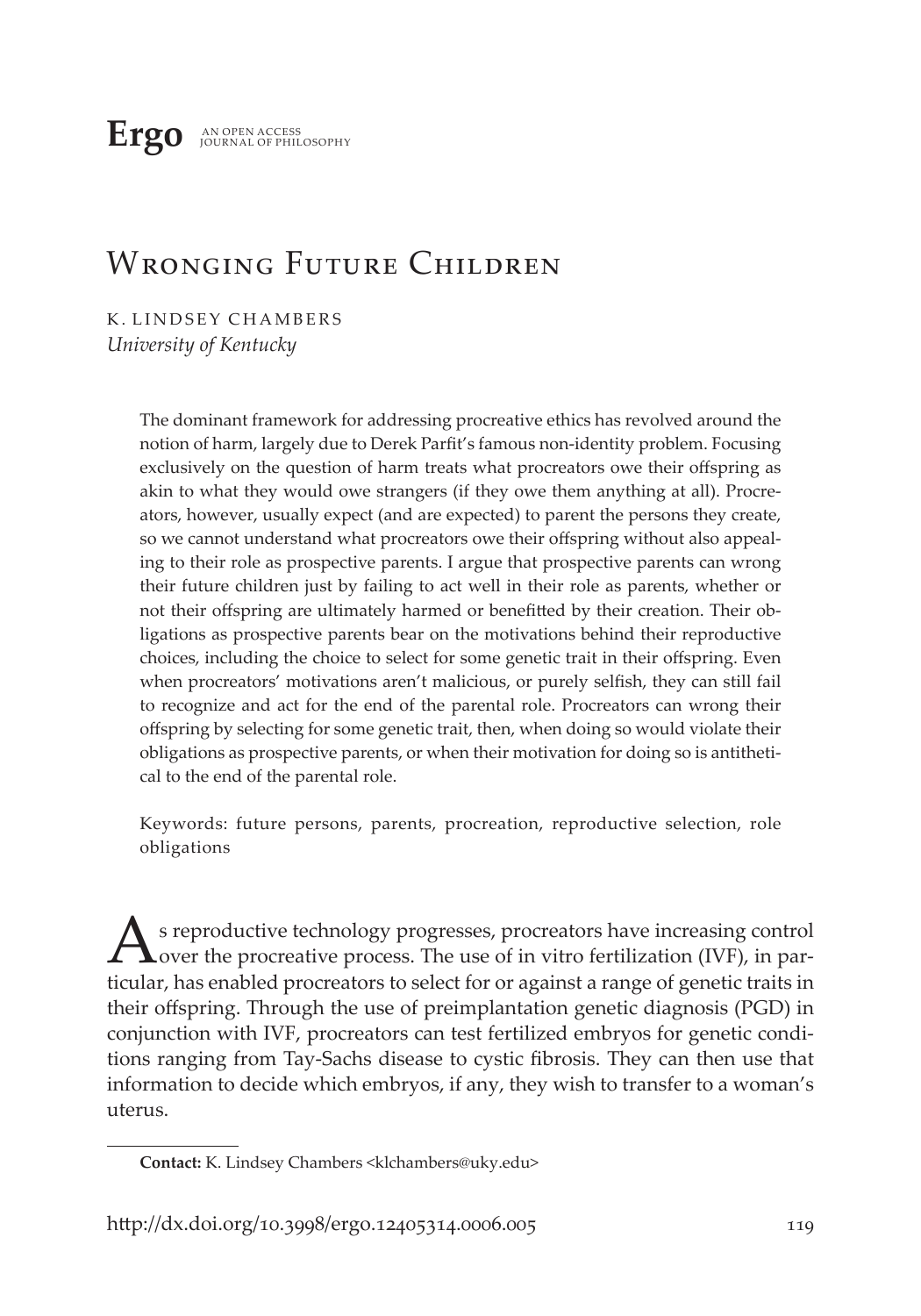The use of reproductive selection is most commonly used to screen against genetic disorders; however, in 2002, a deaf couple made the news for using PGD to select for a deaf child (Savulescu 2002). Couples with dwarfism have since followed suit (Baruch 2007: 255–258). In principle, PGD can be used in conjunction with IVF to select for any trait that has a genetic marker. So, as our knowledge of the human genome increases, so too does the potential for procreator selectivity.

The practice of selecting *for* a disability, particularly deafness, has polarized procreative ethicists. Advocates for disability selection appeal to the value of diversity, the importance of a shared culture between parents and their children, and the quality of life that persons with disabilities are able to have (Asch 1999; Barnes 2014). Opponents of the practice, on the other hand, argue that the child is harmed or made badly off by the selection, or that the procreators have failed in their duty to bring about some optimal state of affairs (Brock 1995; Davis 1997; Buchanan, Brock, Daniels, & Wikler 2000; McMahan 2005; Savulescu & Kahane 2009).

Amidst the debate surrounding the selection of disability, the potential badness or burden of the disability has been the focus, largely due to Derek Parfit's (1987) famous non-identity problem. Parfit argues that procreators cannot harm, and so cannot wrong, the persons they create, so long as those persons have lives that are not worse than non-existence.<sup>1</sup> If, as he argues, some version of genetic essentialism is true, that is, if a person's identity depends on the particular sperm and egg from which she originated, then the person born with a congenital disease or disability could not have been brought into existence *apart* from her condition. If her procreators had taken steps to *avoid* creating a person with that disease or disability (e.g., by waiting to conceive, selecting different embryos to transfer, or using donated sperm or eggs), then a different person would have been created.

The crux of Parfit's non-identity problem rests on the metaphysical claim that any change in the procreators' actions will likely result in the creation of a different person. Locating a wrong to the person created is difficult if the procreators' actions, however otherwise objectionable, make the person they create as well off as she could be. If the deaf parents shouldn't select for deafness, it is not because it would be better for the deaf child. She would not exist if they had selected for a hearing child. The deaf child who results from their selection is made as well off as *she* could be by their selection, so even if their selection is wrongful, she doesn't seem to be its victim.<sup>2</sup>

On Parfit's account, if selecting for deafness is wrong, it's because selecting

<sup>1.</sup> Parfit (1987: 351–355) and Velleman (2008) both argue for a comparative account of harm. Hanser (1990) accepts that harm can be non-comparative, but he argues that it must involve a loss.

<sup>2.</sup> Thanks to an anonymous referee for stressing this point.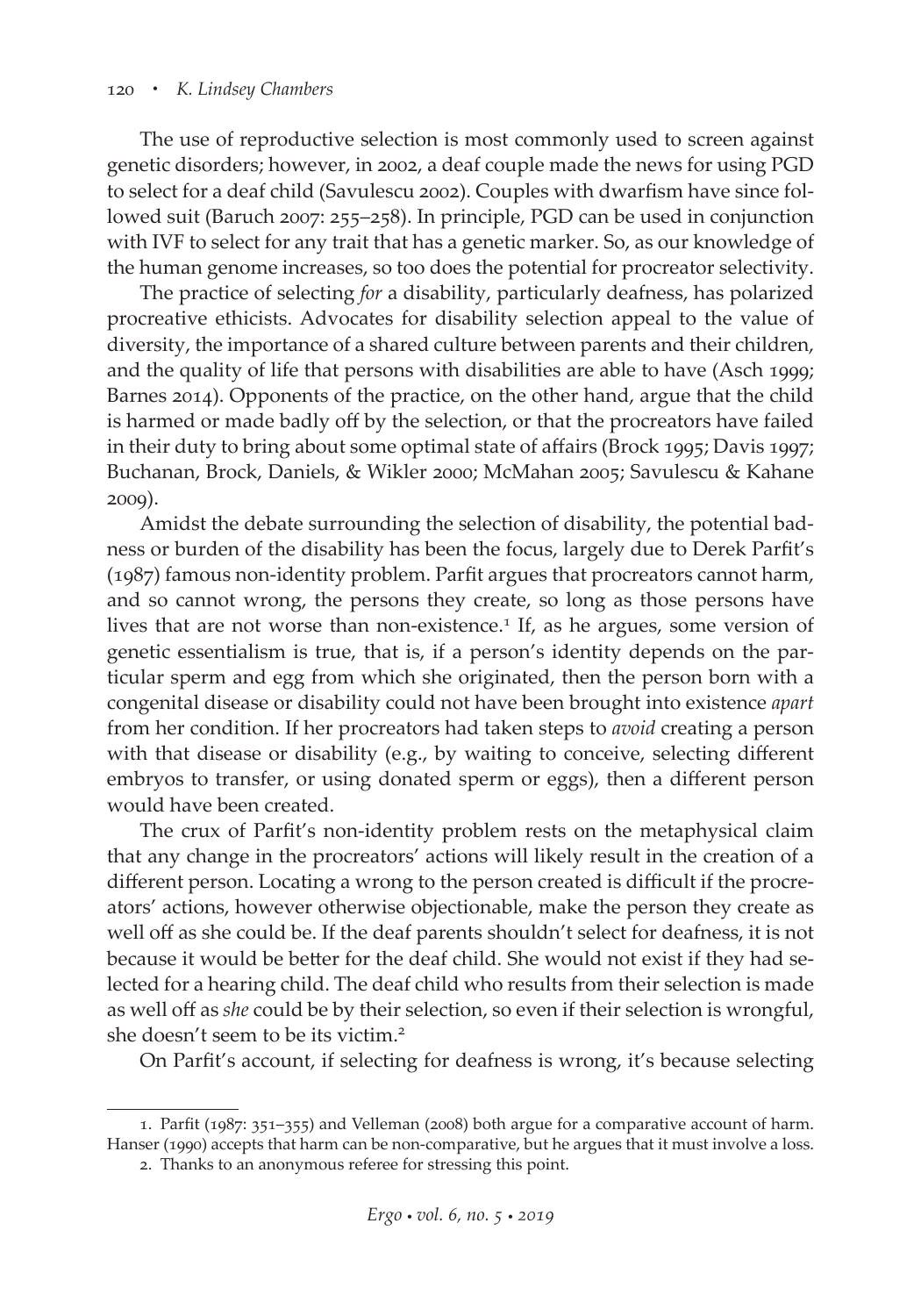for deafness fails to bring about the better of two possible states of affairs. Failing an impersonal consequentialist principle, however, does not explain how procreators could ever wrong their offspring. If anyone should have cause for complaint about procreators' actions, their offspring are prime candidates. Yet, the metaphysics of personal identity and harm seem to block our accounting for some personal or directed wrong to the offspring who results.

One way to resist Parfit's conclusion is to reject his assumption that wronging requires harming.3 Procreators might wrong their offspring by violating their rights, $4$  making them badly off (without harming them), $5$  or acting on a principle that they (and others) could reasonably reject (Kumar 2003; Hurley & Weinburg 2015). On a rights or interest-based account, whether the deaf child is wronged by her procreators' selection still depends on deafness being bad for the child—the very thing contested by disability advocates.<sup>6</sup> Setting aside disagreement about whether having a disability, like deafness or dwarfism, is typically bad for the person who has it, whether the child has a *special* complaint against her procreators' selection still seems to depend on whether or not her own existence with the disability is worse than not existing at all.7 Especially if you think disability is a neutral trait, but even if you don't, it's a tall order to claim that persons with such disabilities don't have the opportunity to live full, flourishing lives.8 And even if the contractualist accounts are right and *we* are in

<sup>3.</sup> Another strategy is to salvage the notion of procreative harm. Harman (2004) argues for a different comparative notion of procreative harm, where the relevant comparison is between the child's state at birth and the typical or average state of human beings at birth. For Shiffrin (1999), the child's state can be a non-comparative or an absolute harm because it presents an obstacle to her agency.

<sup>4.</sup> Velleman (2008) claims that children have a right to a decent start in life. Davis (1997) and Feinberg (1980) argue that the child has a right to an open future. Woodward (1986) argues that you can wrong someone just by violating her rights, but in the case of procreation he's skeptical that a child has a right to decent start in life, or that whatever counts as a decent start in life precludes having a disability.

<sup>5.</sup> For Kavka (1982), you can't depend on principles aimed at individuals, because what's good for some individual can lead to uncontrolled population growth, which is bad for many future persons. The role framework I present can capture the collective good in tandem with the good of individual children (and their parents). Role obligations account for more than how *this* parent should treat *that* child, because social roles capture how parents in general should treat their children within the context of our wider social scheme.

<sup>6.</sup> McMahan (2005) and Barnes (2014) represent opposite poles of this debate.

<sup>7.</sup> Adams (1972) makes this point about our standing to complain about the world God has created. The world we live in at least *seems* to be less than the best possible world an omnipotent God could create. Do we, then, have grounds to object to God's failure to create the best of all possible worlds? Adams argues that we do not have such grounds because our existence depends on his *not* creating the best possible world. Perhaps God has acted wrongly, but God has not thereby wronged *us.*

<sup>8.</sup> After arguing that you can wrong someone without harming her when you've violated her rights, Woodward himself acknowledges that being born with a disability is not obviously a rights violation. See Woodward (1986).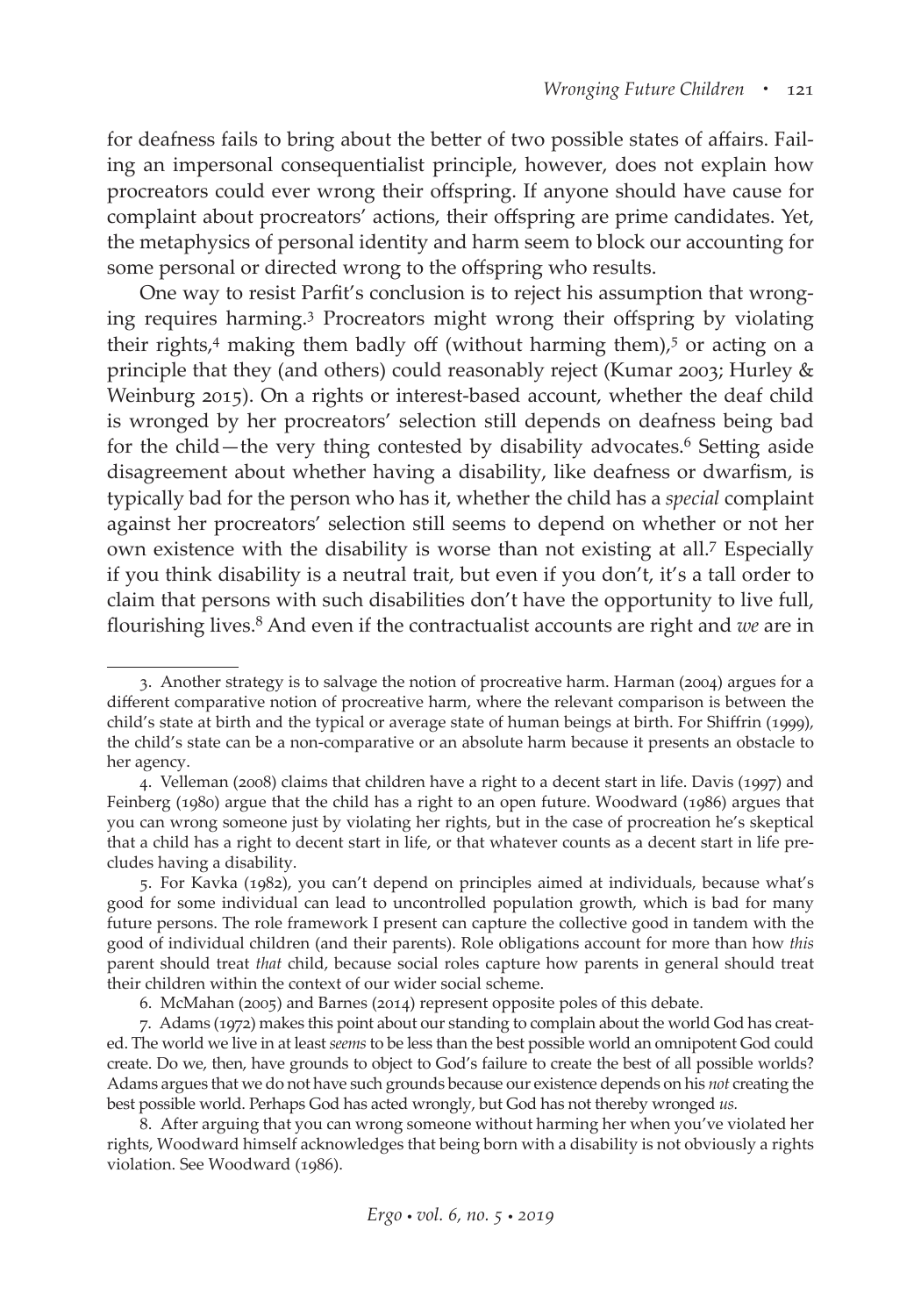a position to criticize procreators for creating a person who will face some limitation, the child whose existence is inextricably linked to that limitation doesn't seem to have *special* standing to criticize them.9 We're left with an undesirable loophole for procreators: their selection, however otherwise wrongful, cannot constitute a wrong to the child that's created as a result.

In what follows, I will show that a role-based framework can be used to explain both how procreators could wrong their offspring without harming them and why their child has a special complaint against her procreators for that wrong. Procreation results not only in the creation of a new person, but also in the creation of a distinct moral relation between procreators and their offspring. My account of procreation treats the relation between procreators and their offspring as central to the morality of procreation. Procreators usually expect (and are expected) to parent the persons they create, so we cannot understand what procreators owe their offspring without also appealing to their role as prospective parents. The role of parent, like many social roles, is not just a matter of convention. It generates moral obligations that constrain how parents may treat their children, including, I will argue, how they *become* parents to begin with.

I will show that procreators assume the parental role and its subsequent obligations when they set out to create a child.<sup>10</sup> Procreators can wrong their children by failing to be guided by those obligations in their procreative decisions, even if they don't violate their parental obligations once their child is here.<sup>11</sup> The morality of selecting for disability, then, depends on whether the procreators' motivations are consistent with their obligations as prospective parents, not simply whether the disability is a good or bad trait to have.

<sup>9.</sup> On Kumar's (2003) contractualist account, the deaf offspring could complain that her procreators, qua caregivers, didn't act on a principle (what he calls Principle M) that took her prospective disability as something to be avoided. It may be true that, in failing to act on Principle M, the procreators could be charged by anyone for their failure to act well as caregivers. What is difficult to see, however, is how their deaf offspring could have *special* or *personal* grounds for complaint. She only exists because her procreators did not act on Principle M. Because Principle M is a wide-person affecting principle, not a narrow-person affecting principle, it can't capture a special wrong *to* that child. Hurley and Weinberg (2015) also offer a contractualist account of procreative wronging, but their account locates the wrong as a violation of the offspring's secondpersonal claims on her creators. My account is similar in spirit to Hurley and Weinberg, in that role obligations also situate moral actors in different kinds of relations to other persons, and those relations in turn affect the claims those persons have on them. You needn't be a contractualist to accept the role framework, but the role framework is amenable to the second-personal standpoint as a way to specify the second-personal claims persons have on one another when they occupy role relationships.

<sup>10.</sup> For my purposes, this includes persons who will be neither the genetic nor biological parent of the child. A person who uses a gamete donation and a surrogate will count as a procreator in virtue of setting out to create a child.

<sup>11.</sup> Sandel (2007: 45–62) locates the wrong in what happens later in the parent-child relationship. Having bad parental attitudes when procreating risks bad parenting down the line.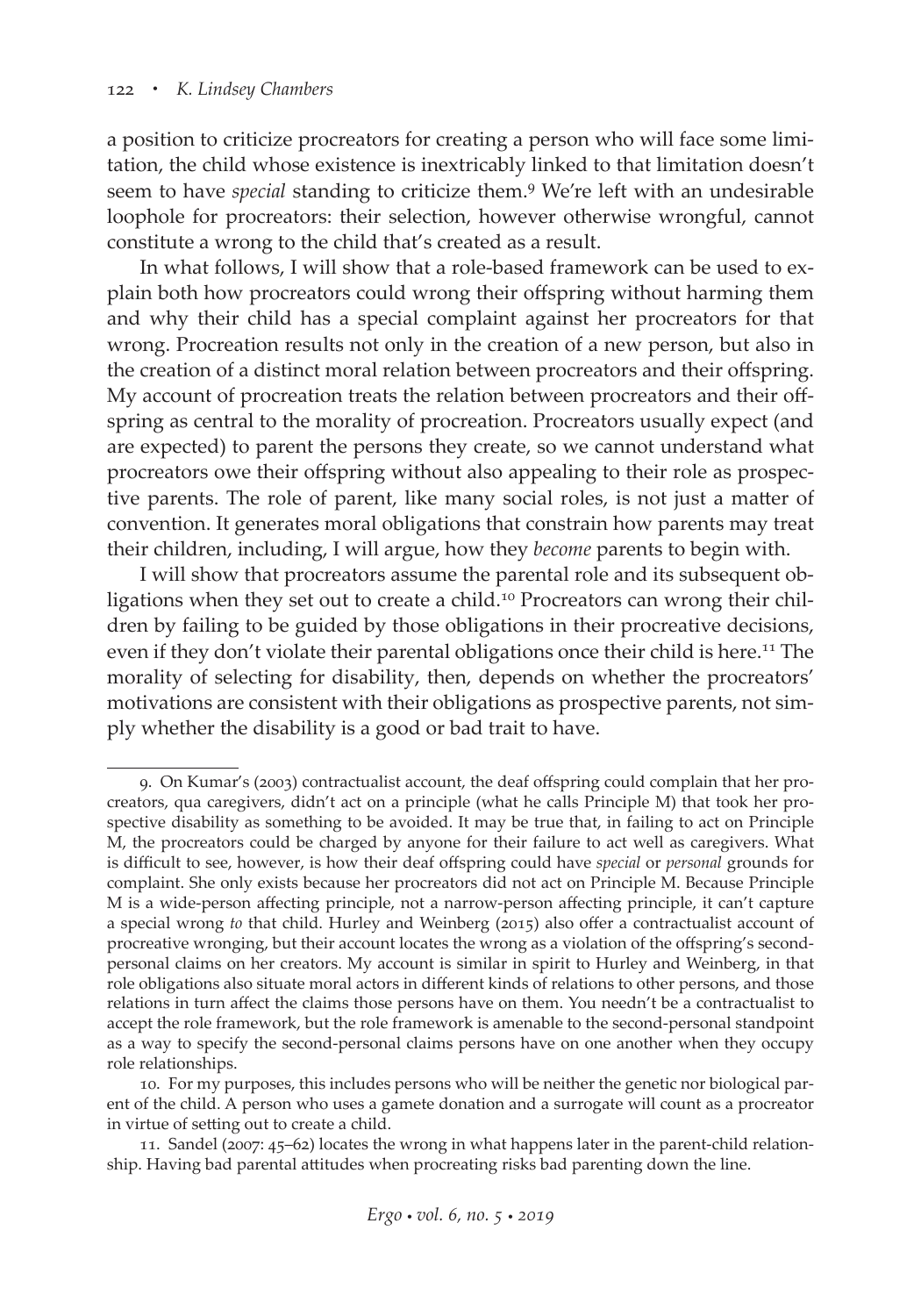#### **1. Role Obligations**

Social roles shape the moral context of our lives. What a person should do depends in part on the kinds of relations she stands in to other persons. I have different claims on and obligations to my parents, my friends, my students, and my landlord, because I am in different kinds of relationships with each of them and them with me. To know how we *ought* to treat each other, we must know more about what those roles, or social relationships, require of us. In what follows, I will rely on something close to the standard view of role obligations: role obligations are grounded in the end or purpose that the role serves.12 When a social role serves some moral end or purpose, a person who occupies that role can, in virtue of occupying that role, have moral obligations to the recipients of that role.<sup>13</sup>

Some roles align with occupations (doctor, teacher, police officer), others primarily with relationships between persons (friend, spouse, parent), or between persons and organizations (citizen, PTA president, Rabbi). These social roles are constituted by norms or standards of behavior that depend on the end or purpose of the role.14 A teacher's end is (roughly) to educate persons in a particular field or subject, and the norms associated with being a teacher will capture the training, skills and practices that are necessary to do so, such as getting an adequate education or having the right disposition. A physician's end is to give assistance to persons in medical need. A spouse's end is less clear. Perhaps the end of being a spouse depends on the end of marriage, if there is one, or the end of the relationship itself, whatever that is for the persons in it.<sup>15</sup> The end of a citizen might be the maintenance of the state or, perhaps, to make the state more just.

Among the social roles a person might occupy, fiduciary roles serve a distinct purpose. Fiduciary role actors take on responsibility (often both legal and moral) to act in the interest of some dependent person(s). Fiduciary roles include those

<sup>12.</sup> Cohen (1967) identifies social roles as those categories which correspond to special rights or duties for the person who occupies the role. Cohen's definition may be narrow, but for my purposes, the roles I'm interested in are just those that do genuinely have corresponding rights and obligations, because those roles contribute to some moral end. Doctors and teachers will be examples of such roles, as will parents. Gang leaders and drug dealers are less likely to qualify. They may in some sense count as social roles, but they won't be morally justified social roles, or roles with a moral rationale.

<sup>13.</sup> Horton (1992: 55–58) and Simmons (1996: 30) call this the 'external justification' of institutional obligations. The moral force of institutional obligations depends on there being some external (not from the institution itself) moral rule or duty that requires its performance. Such roles enable our cooperation in discharging natural or general moral duties.

<sup>14.</sup> Some of these norms are merely socially enforced, while others may be legally regulated or tied to employment.

<sup>15.</sup> Marriage involves a serious commitment, but what that commitment amounts to might vary between couples, from monogamous to open marriages.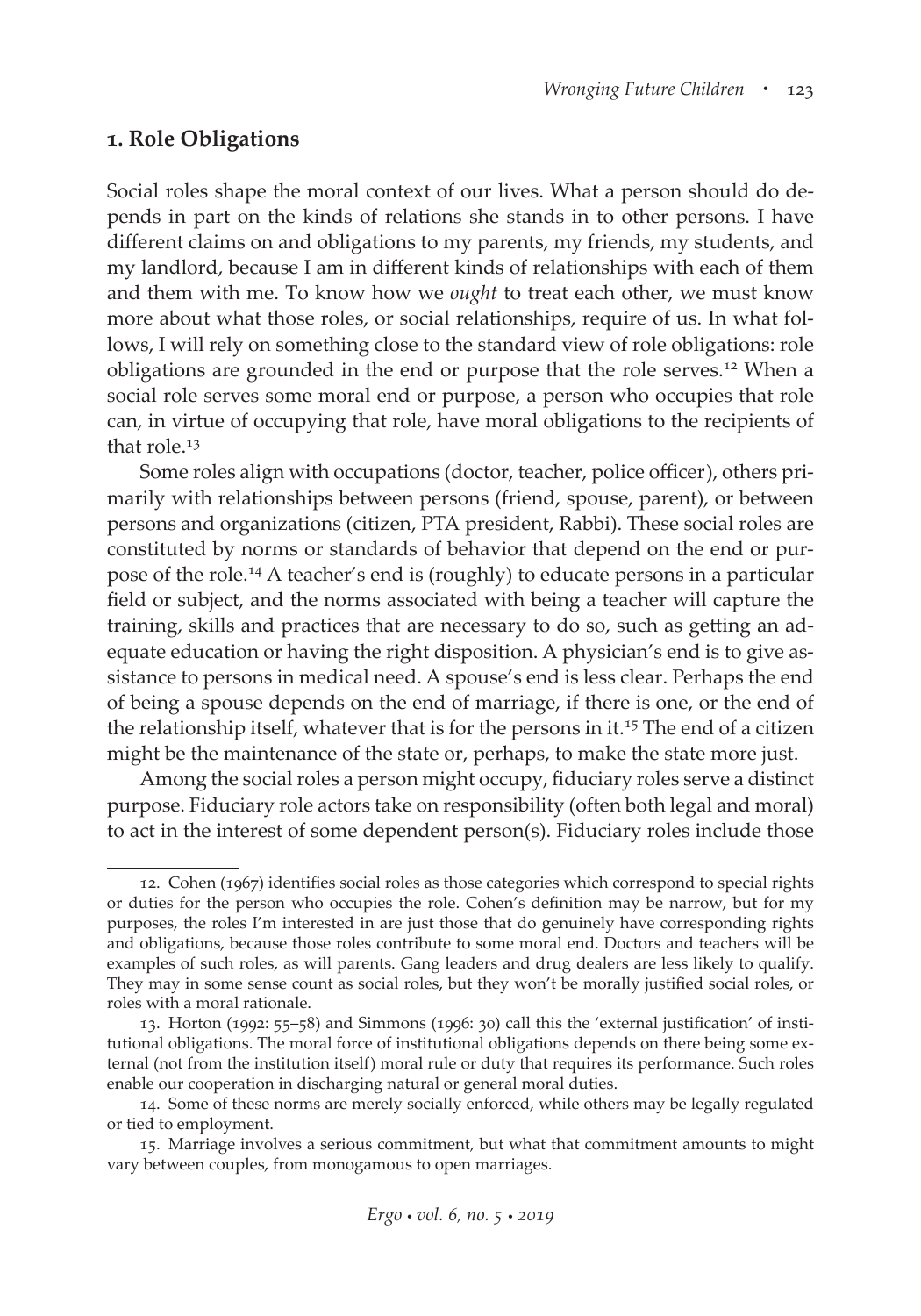of social workers, lawyers, physicians, investment advisors, trustees, teachers, parents, babysitters, etc. Persons in these roles take on responsibility to act for the sake their clients, beneficiaries, patients, students, and children, within some specified context. Investment advisors act for the sake of their clients' financial interests; physicians act for the sake of their patients' medical interests; social workers for the sake of some children's welfare, etc.16

Where a social role contributes to our satisfying some collective moral duty, as many fiduciary roles do, that role can be seen as conferring moral obligations on the persons who occupy it, not merely social conventions or expectations. Even if we all have a duty to, say, care for the young or sick, some people will be better able to help particular persons because they are near them, in relationships with them, or have the appropriate resources or skill sets to help them. Social roles can track these differences and enable us to divide our moral labor in a way that helps us to collectively meet our obligation to help one another.

When role actors fail to meet their role obligations, they don't just act wrongly, they also alter the moral quality of the relation they stand in to the recipients of their actions. When a role actor's failure is a failure to meet an obligation she has to some role recipient, that failure constitutes a wrong *to* that role recipient.

Consider the following case of a role actor's negligence that is similar in structure to Parfit's non-identity cases.

Lazy Landlord: A landlord manages a building that is not up to code. She has a unit that is unoccupied. She could either fix the code violations and then rent the unit to some tenant a few months later, or she could rent the unit to some tenant now. With the high turnover of rental properties in the city, she is likely to have a different tenant if she fixes the code violations before renting it out. The landlord decides to ignore the code violations and rent the unit immediately.

The tenant who moves into that unit may be happy to rent it despite the code violations. Perhaps the tenant is able to fix them himself, or would have had to live much further from his work if he couldn't rent it, or even been homeless had he not been able to immediately move into that unit. Though the unit is not up to code, it is livable, and the tenant may well be better off living there than nowhere at all. Like in Parfit's non-identity cases, if the landlord's negligence is wrongful, the tenant who occupies the apartment in light of it doesn't seem to

<sup>16.</sup> Contrast the role of physician with the role of medical researcher. A physician has a fiduciary responsibility that the researcher lacks. Joffe and Truog (2010), for example, argue that because physicians and medical researchers occupy different roles, they are subject to different standards for their interactions with patients (e.g., informed consent standards).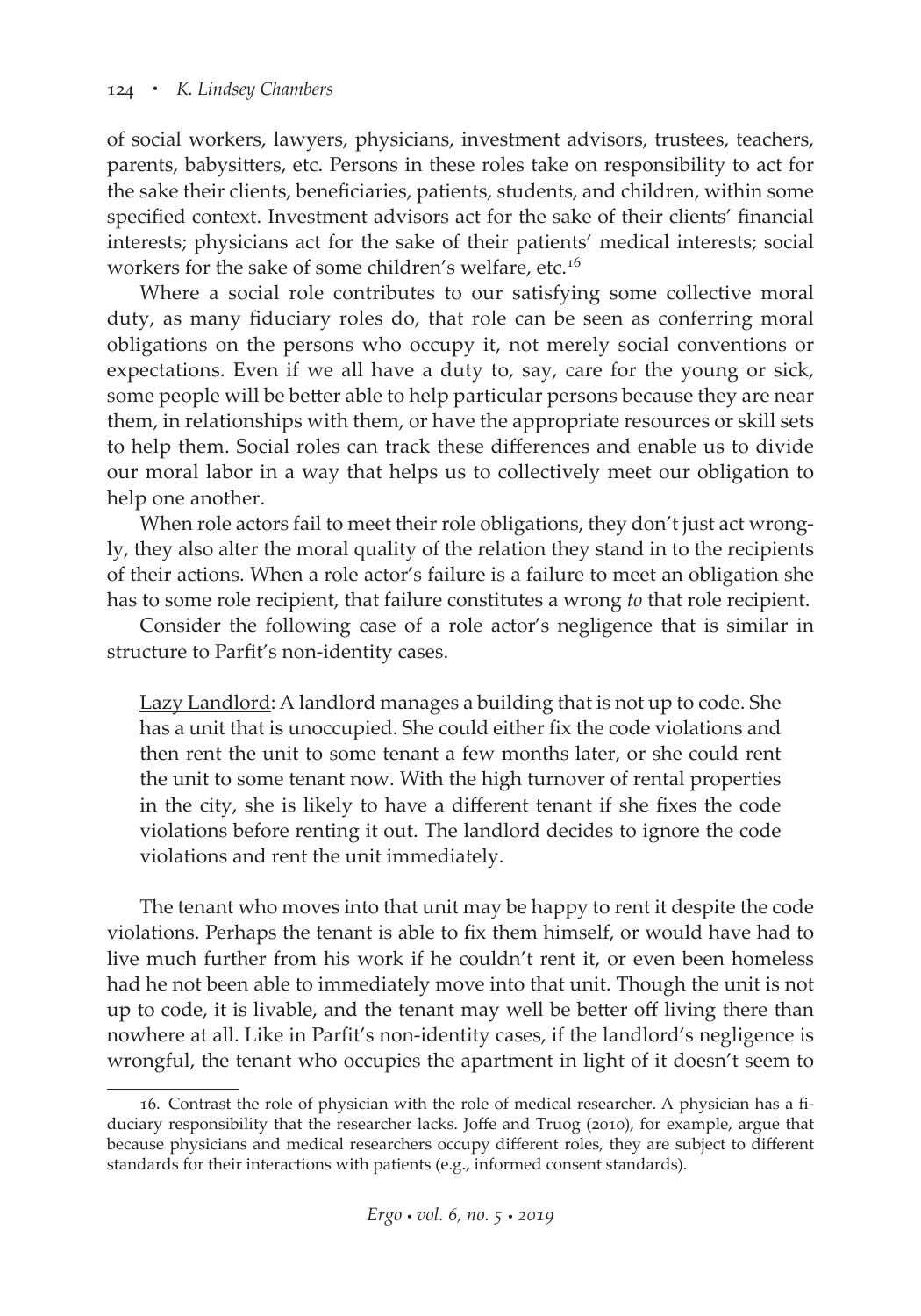be its victim, not if we view the case through the lens of *harming.* The obligations landlords have to their tenants may capture what is typically best for landlords and tenants generally, but they don't align with what is best for this particular tenant. Even if we could all criticize the landlord for her negligence, if the tenant himself is no worse off, and if nothing bad comes of it down the road, does he lack any special standing to complain about her negligence?

Occupying the role of landlord puts the landlord in a moral relationship with her tenants: she has a duty to them to ensure that the units she rents meet the standards for safe, accessible housing. Her duty is generated by the role she occupies, a role that is itself partly a matter of social and political convention, but that nonetheless has a moral dimension. To be a landlord is to occupy a kind of fiduciary role. You take on responsibility for the habitable housing of your tenants. You may benefit from occupying this role (e.g., collecting rent), but part of the role is still keyed to the interests of your tenants. What it takes to make an apartment habitable may be costly to the landlord, but to be a (good) landlord is to condition one's profit-seeking on what will also meet the end of providing adequate housing to one's tenants. The landlord's failure to do her job—bringing the unit up to code—is a failure in her role as a landlord, and by extension, a failure to her tenant. Though that particular tenant would have been worse off had the landlord done her job well, he is still wronged by the landlord's failure to fulfill her duties to him as his landlord.

Role obligations operate a level up. They constrain and guide the kinds of actions that tend to help or hinder the purpose of the role the actor occupies. Those standards are informed by facts about what effects certain actions typically have on other persons, but they do not cease to apply even when happenstance intervenes in an unforeseeable way for individuals (for better or for worse). That the tenant happens to be made better off doesn't absolve the landlord from her negligence, because her obligation to him was to act in accordance with her role, not to make him better off. If procreators occupy a role with respect to their offspring, then it's possible that they, like the landlord, can wrong their offspring just by violating their role obligations, whether or not their offspring are ultimately made better or worse off by their actions.

The landlord may also owe her duty to act well in her role to all the persons who are members of the social institution in which she operates. Her wrong, then, may not just be to her tenant—it might be to all of us. Nonetheless, her action still constitutes a distinct wrong *to* the person she serves, even if it is also a wrong to other persons. The landlord owes her duty to some role recipient(s), not merely to herself, to all of us, or to no one at all, partly because her role puts her in a relationship with a particular person. Role relationships are constituted by norms keyed to the end of the role itself, but a failure to meet those norms can do damage to a role relationship with a particular person. The role actor's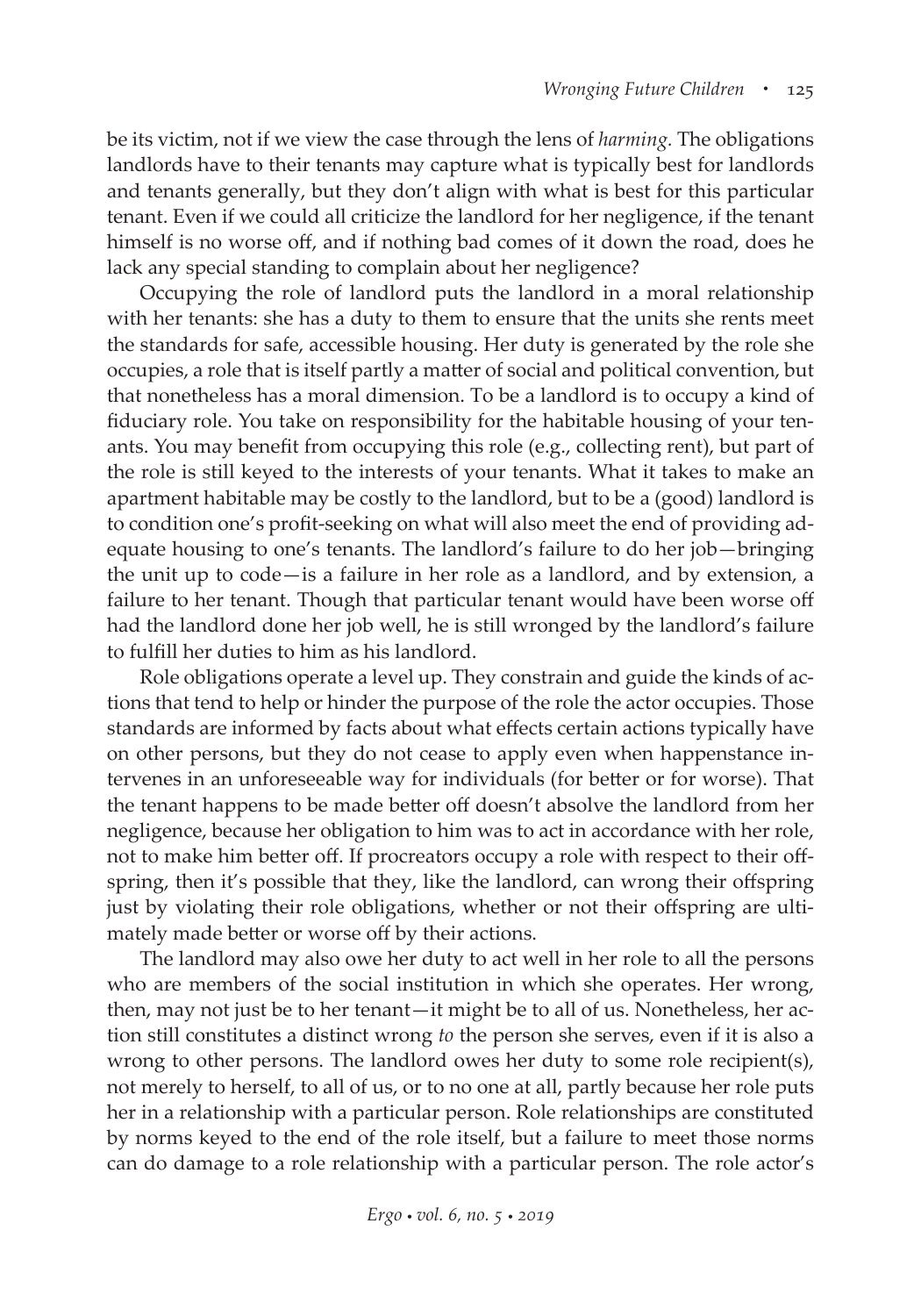wrong has a *personal* component—it alters the moral relation she stands in to the particular role recipient she serves.17

In the landlord case, the damage to the role relationship is not dependent on the role recipient's interests or welfare being set back. Rather, the damage is constituted by the role actor's failure to treat the recipient well *qua* role recipient, a failure which is morally problematic apart from whatever other consequences ensue. In this way, role failures resemble more general moral failures. My duty not to lie, for instance, is a duty I have to everyone, and insofar as you are also a person, it is also a duty I have *to you.* If I lie to you, perhaps I damage our general communicative practices and so harm all the members of our speech community, but importantly, I also damage *our* moral relationship. If I fail to treat you well *qua* fellow person, then, whether or not you are also made badly off by my lie, I have done damage to something important, namely, our standing as equally valuable persons.<sup>18</sup> I treat you as if your value as a person is subordinate to your value as an instrument to my own ends, thus creating a relationship of inequality between persons who ought to stand toward one another as moral equals.19

Roles that have moral ends introduce a specification of this same kind of relationship. The landlord does not just owe her role obligations to her tenant qua fellow person, she also owes them to him in virtue of her role relationship to him. She treats him as an equally valuable person, not just by observing her general moral duties to him, but also by discharging the particular duties she has in virtue of her occupying a role in which she assumes responsibility for providing a particular kind of service. When she acts for her own ends rather than the end of her role, she subordinates the value of the role recipient to the value of her own ends. In doing so, she damages the moral relationship between them, whatever the outcome for his eventual wellbeing.

When we evaluate the landlord's action through the role-based framework, then, we can explain how she has obligations *to* someone even when that person's identity is as-of-yet undetermined, and even when the identity of the person to whom the obligations are owed itself depends on what the role actor

<sup>17.</sup> May (2015) canvases three kinds of directed duty accounts and the problems that befall them. My view approaches what May calls a "moral nature" account, though I do not take this paper to be an argument for it.

<sup>18.</sup> If you think that wronging *must* involve harm, you might consider damage to the moral standing we have toward one another to constitute its own kind of harm, one that cannot be fully captured by appeal to welfare.

<sup>19.</sup> I am appealing here to something like Kant's (1997: 38) requirement that we treat persons as ends in themselves, never merely as a means. However, you might fill out the underlying moral story differently. What is worth noticing, though, is that role violations can mirror the kind of wrong that shows up when we fail our general moral obligations, however those obligations are ultimately understood.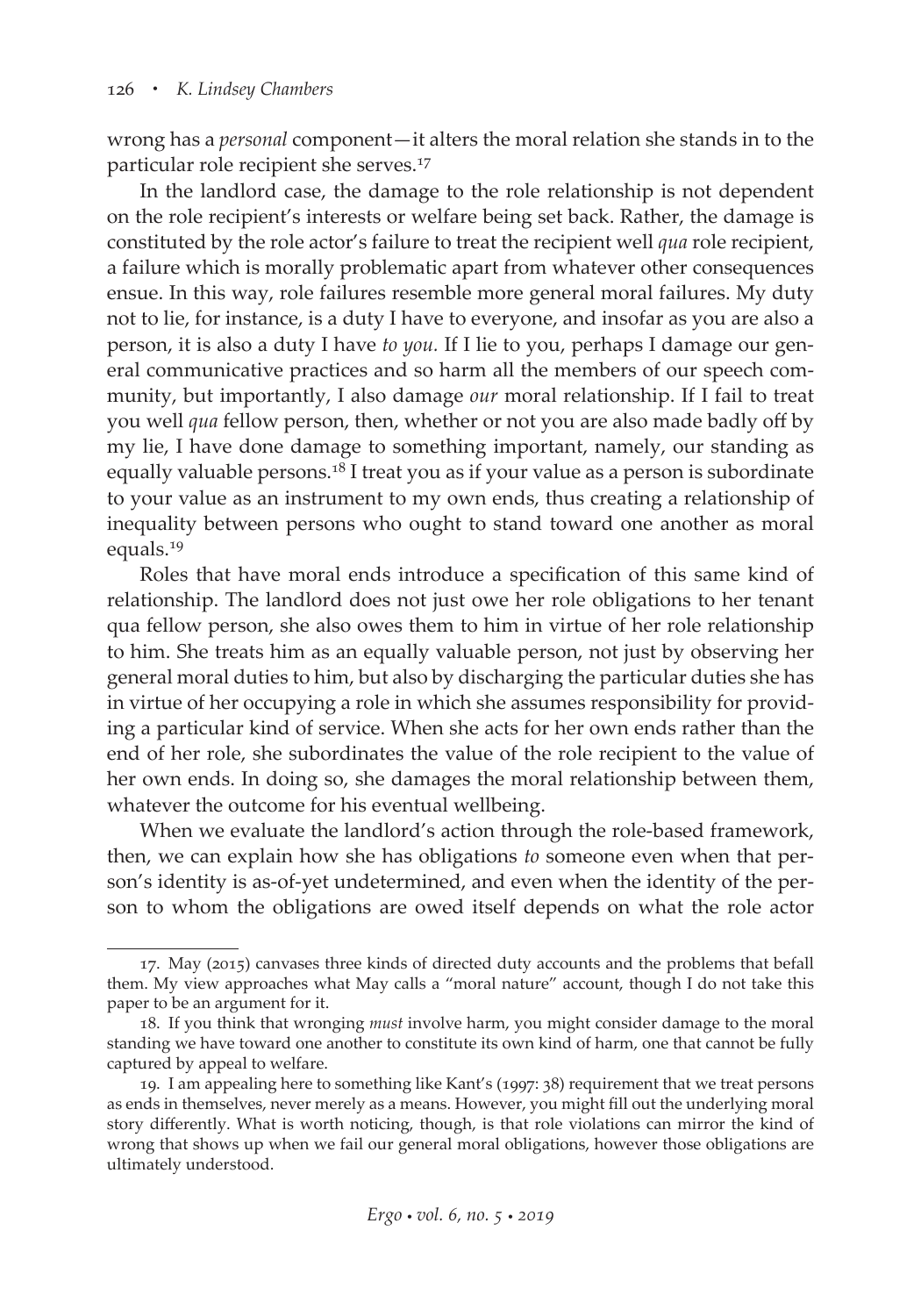does. The lazy landlord's obligation to bring her rental unit up to code is not an impersonal duty even though she has not yet rented that unit to a particular tenant. Which person becomes her tenant depends on a variety of factors: when and where she lists the unit, the unit's price, the dynamics of the rental market, the needs of potential tenants, etc. Given the fast turnover in the rental market she's in, if she takes more time to fix the unit, then she will have a different tenant altogether. But whichever person becomes her tenant is still the object of her actions, qua landlord, considered over time. If she fails to meet her obligations as a landlord, then that failure constitutes a directed or personal wrong to whichever person becomes her tenant, because it damages the landlord-tenant relation between them.

Herein likes the upshot of appealing to the structure of role obligations for procreation cases: if procreators occupy a role vis-à-vis their offspring, then *what* obligations they owe them depends on the end of the role they occupy (if any), not the identity or eventual wellbeing of the offspring they bear. And like the landlord who didn't need to be in a landlord-tenant relation at the time of her wrongful action to count as wronging her (future) tenant, if procreators occupy a role with respect to their offspring, then they can have obligations, qua role actors, to *whomever* they create. If they fail to meet those obligations, they damage the moral quality of the relation between them and their offspring. As occupants of that relationship, their offspring have a special interest or ground for complaint when that relationship has been damaged.

You might think, however, that the explanation for the wrong in landlord example isn't that she failed to meet her role obligations, but that her actions *risked* harming someone. While it is true that the lazy landlord's failure to conform to the standards for her role put her tenant at risk of harm, acting in ways that put others at risk for harm isn't *always* a violation of a moral duty. The risk itself is made morally salient because the landlord occupies a particular role. If my neighbor solicits my help in fixing the electrical work in her home, I may well act in ways that risk harming her. But it is not clear to what extent I am responsible for that risk. At the very least, I do not have the kind of responsibility toward my neighbor that a landlord would have. The mere fact, then, that the landlord's role failure put a role recipient at additional risk of harm isn't doing all the work. That she is acting *as* a landlord is part of what makes her morally accountable for that risk.

More importantly, we can account for the landlord's wrong by appealing to her choice structure as a role actor without appealing to any risk of harm. The landlord takes her own interests to be guiding, or to be the end for which she acts, when she is supposed to be acting in her role. Her own interests and ends matter, but they cannot be prioritized over her role obligations when she acts *as* a landlord. To act in one's role and fail to meet one's role obligations may also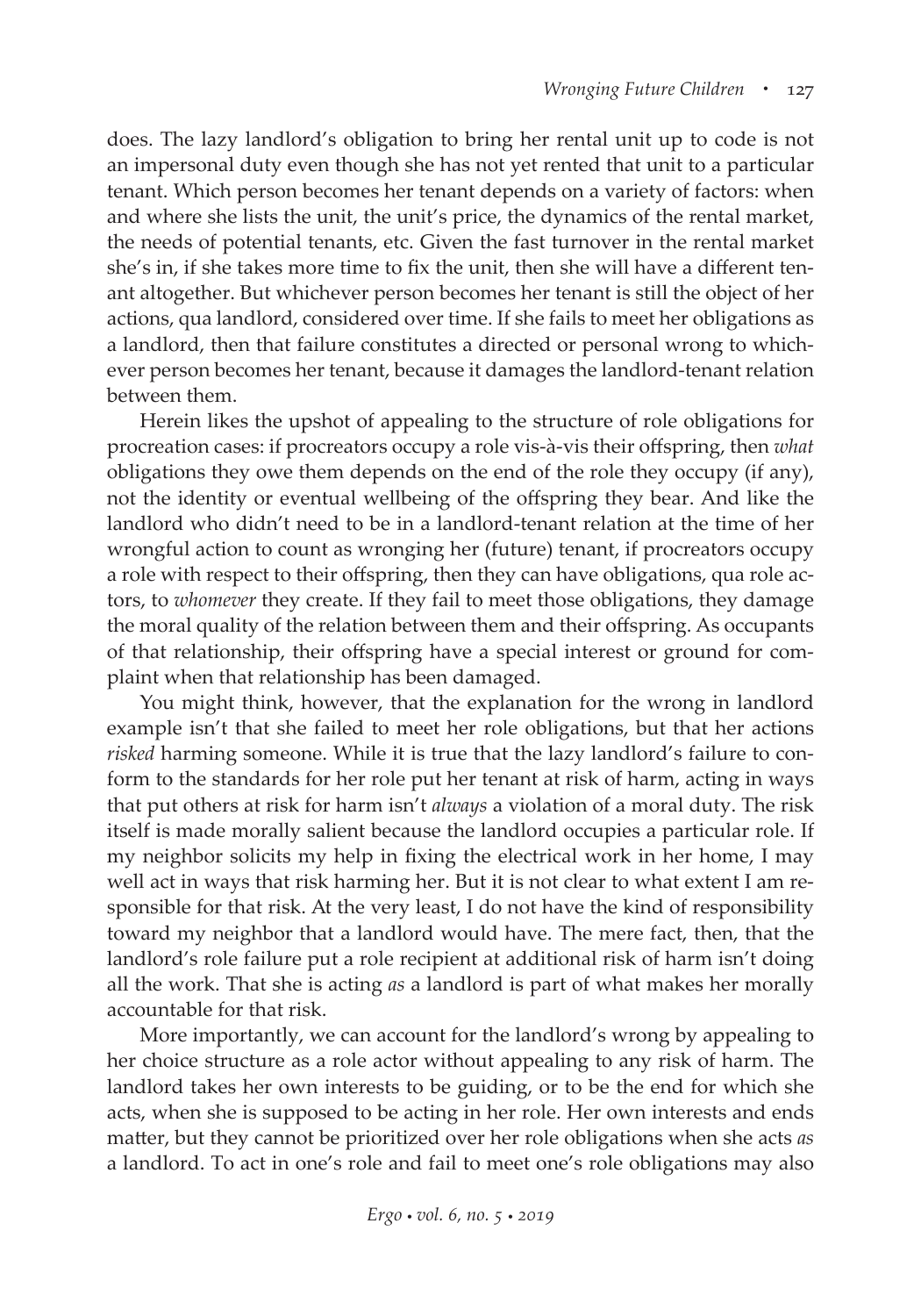risk harming the person to whom those obligations are owed, but prior to that harm there is already a problem: the role actor treats her own personal interests or ends to take precedence over or to excuse her from the obligations she has to others in virtue of the role she occupies.

### **2. Entering Role Relationships**

The question, then, is what role, if any, procreators occupy with respect to the persons they create. The obvious candidate is the parental role. As many actual procreators are keenly aware, they aren't strangers to the persons they create. Procreation is typically the beginning of a deep and life-altering relationship: the parent-child relationship. It is often for the sake of this relationship that many procreators procreate at all. Procreators aren't merely causing the existence of an additional person, they are creating a person to whom they will stand in a particular kind of relation—that of a parent to a child. But unlike the landlord, who already has a property to-be-rented and so plausibly occupies the role of landlord before she rents the property to particular persons, potential parents don't seem to occupy the parental role until they become actual parents.

A general feature of roles is that a person can act in a role—and so be subject to its obligations—before she enters a particular role relationship. Like the lazy landlord, role actors are subject to role obligations that bear both on how they prepare for their role and how they enter role relationships with particular persons. Doctors, teachers, lifeguards, pilots, etc., all take steps to assume their respective roles, and those steps are themselves guided by the standards or norms for those roles. These professionals go through training, certification, and other preparatory measures before they treat patients, teach students, guard pools, fly passengers, etc. Though occupying these roles connects these professionals to the persons they eventually serve, the roles themselves extend beyond particular role relationships. Role actors often operate in their roles with respect to more than one role recipient, and role obligations constrain how they can assume their role with respect to particular role recipients in a morally decent way.

Consider an analogy to romantic relationships, which have a moral dimension but not necessarily an explicitly moral purpose. For romantic relationships, something goes wrong when a con artist picks a mark to swindle out of money by pretending to engage in a sincere romantic relationship or when the teenage couple dates only because one of them is trying to win a bet. If romantic comedies have taught us anything, it is that there can be something wrong with how a relationship begins, not just how it goes once it is underway. Both the con artist and teen misrepresent their own feelings and commitment to their partners, and in doing so, they wrong their partners—not just when the relationship sours, but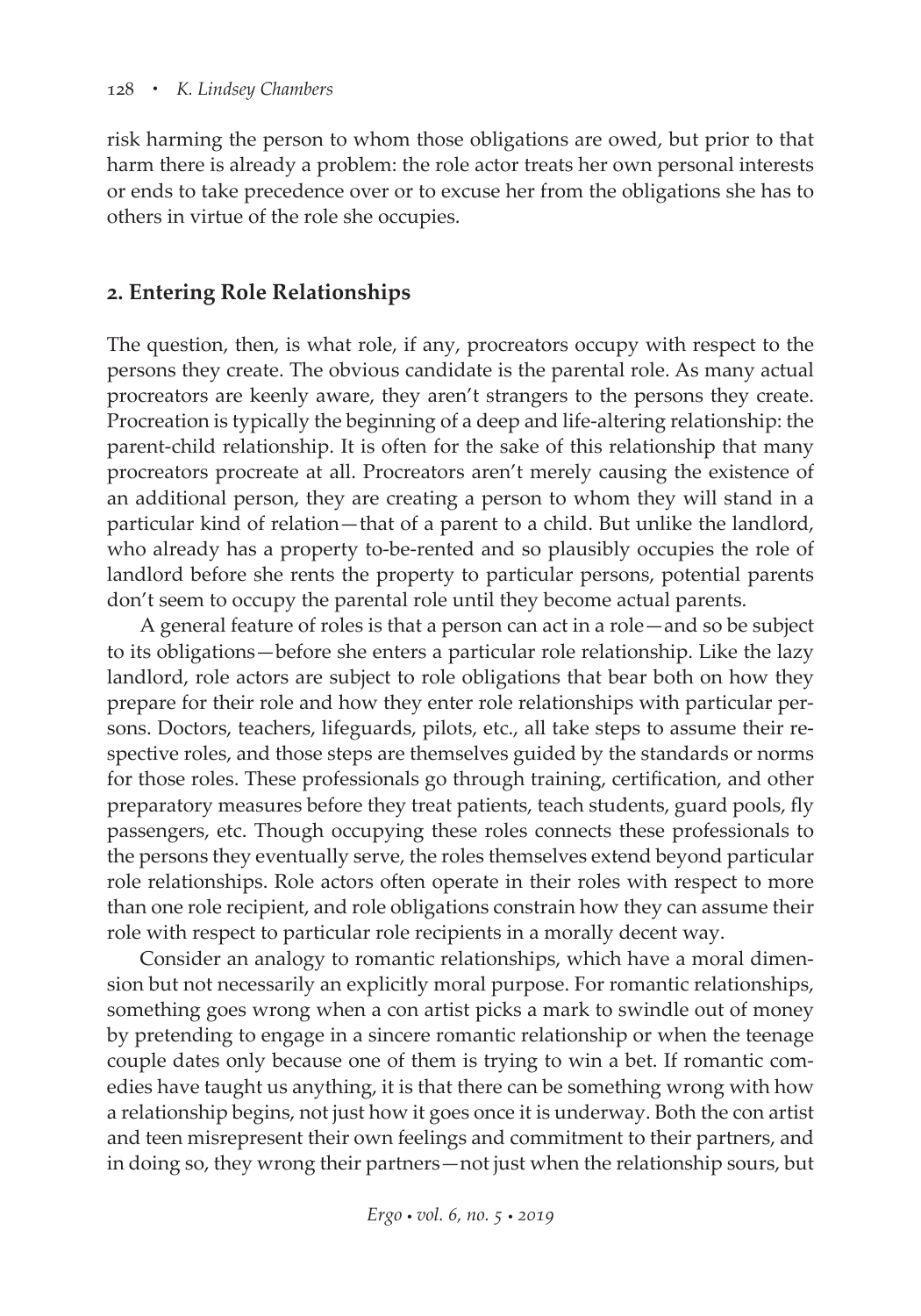when they enter the relationship under false pretenses. Should the con artist and the teen fall in love with their respective partners, their relationships are nevertheless marred by their objectionable beginnings.

A relationship's beginning is as much a part of the relationship as its middle or end, and though persons in relationships may acquire more or different obligations as a relationship progresses (like when two persons progress from dating to being married), that does not mean that there are *no* obligations that bear on how the relationship gets started. Romantic relationships are about mutual admiration and love, not just once they are underway, but also in their conception. Beginning a relationship in an inappropriate way can damage its moral quality whether or not the relationship suffers in other ways down the line. The relationship between parents and their children, like all relationships, can also begin badly without thereby being a bad relationship overall. If parents enter the parental role in ways that violate the obligations they have to their future children qua parents, then, even if they ultimately have a good relationship with their children, they have still wronged them.

That we think prospective parents are constrained by parental obligations in how they become parents is evident in our treatment of prospective adoptive parents. We subject adoptive parents to a screening process—they must have sufficient financial means, a safe home, a clean background check—before they are permitted to adopt. That we do not do the same for prospective biological parents does not reflect that biological parents should not be prepared to become parents before procreating, nor that they do not often take steps, as adoptive parents do, to ensure that they are as ready as they can be to become parents.<sup>20</sup> To become a parent without also ensuring that one is prepared to act well *as* a parent is a mistake, and that mistake constitutes a wrong to the child one eventually parents, however well one parents down the line.

To see how prospective parents can violate their parental obligations in how they become parents, consider a modified version of Gregory Kavka's (1982: 100–101) slave child case.

Contrite Slave-Child Adopter: A wealthy man pays a couple \$50,000 to create a child that will be transferred to him at birth as his slave. Upon holding the child in his arms, the wealthy man has a total change of heart. He does not raise the child as his slave. He raises the child as any good parent would raise their child.

<sup>20.</sup> Lafollette (1980) argues that prospective parents should be licensed. Though parental licensing schemes face a number of feasibility issues in their implementation, the normative claim that parents should be adequately prepared to become parents is not contested.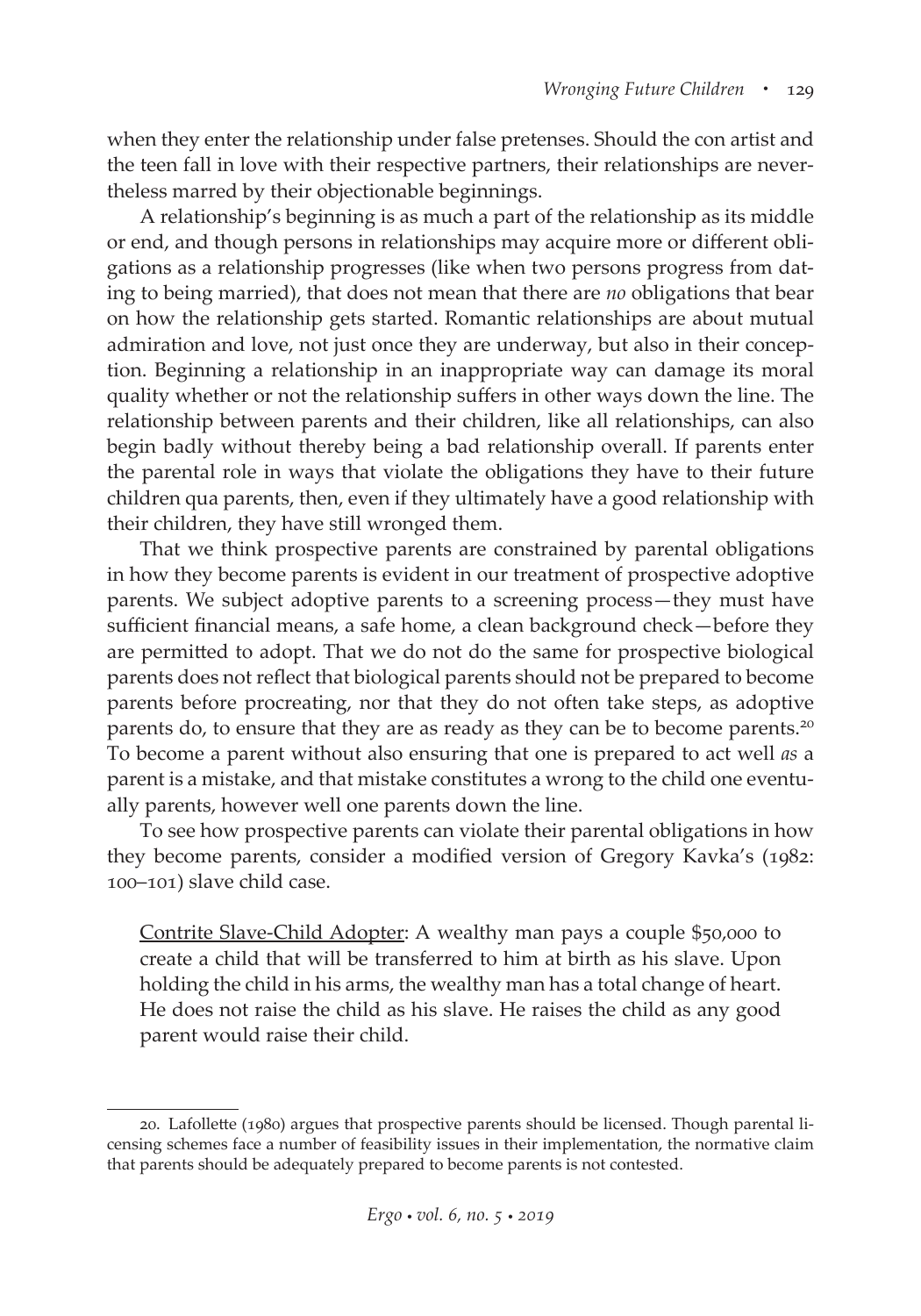#### 130 *• K. Lindsey Chambers*

In Kavka's original case, the wealthy man has no change of heart, and the question of interest is whether the procreators wrong the slave child by creating her under such a contract, not whether the wealthy man has wronged the child. Kavka suspects we would be outraged by the couple's action, but he thinks we cannot locate a wrong *to* the slave child because, as in other non-identity cases, that particular child's existence depends on the couple's entering the contract with the wealthy man. In Kavka's case, our outrage at the couple is primed by the suffering the slave child will face. But suppose that suffering never comes to pass. Suppose the wealthy man is transformed when he meets the child. What can we make of *his* actions vis-à-vis the child he has taken into his care? If he doesn't actually enslave the child, if he is a good parent to her, has he not wronged her? If upon learning the circumstances of her birth she felt betrayed by him, would her reaction be justified? After all, she wouldn't exist if he hadn't commissioned her conception.

Though it's better that the wealthy man had a change of heart than not, we can still locate a wrong to the child. That wrong doesn't depend on her suffering later; the wrong depends on how the wealthy man became her parent. He entered the role of parent with the end of *enslaving* the child he received. He may not have thought of himself in the role of parent or caregiver, but that doesn't mean he hasn't become that child's parent.<sup>21</sup> In the case of adoption, social conventions make it the case that, by taking the child into his home, he assumes the role of parent. His acquisition of the child excludes others from taking up the child's care, so he cannot take the child without also incurring responsibility to be that child's caregiver or parent.

Even if the wealthy man parents the child well once she's here, we can still object to the way in which he became her parent. He became a parent with the end of treating the child as someone who would serve *his* interests. He took on the responsibility of caring for the child with no intention of discharging that responsibility. And though the wealthy man's case may be extreme, it's an instance of a more familiar failure: he became a parent without considering whether he was capable of or willing to meet the obligations he would have *as* a parent*.* His later change of heart doesn't absolve his bad motives. He took on responsibility for a child without also having the end of *caring* for the child. His end of adopting a slave child constitutes a wrong to the child he acquired, independent of any further bad treatment of her.

<sup>21.</sup> Unlike Sciaraffa (2011), I don't think we need to *identify* with a role for it to be binding once we're in it. The wealthy man can count as assuming the parental role even if he doesn't at the time see himself *as* entering the parental role, because what it takes to assume a role is partly a matter of social convention. In this case, excluding others from caring for the child by taking the child into his home counts as assuming responsibility for that child's care, even if the wealthy man had no intention of caring for her.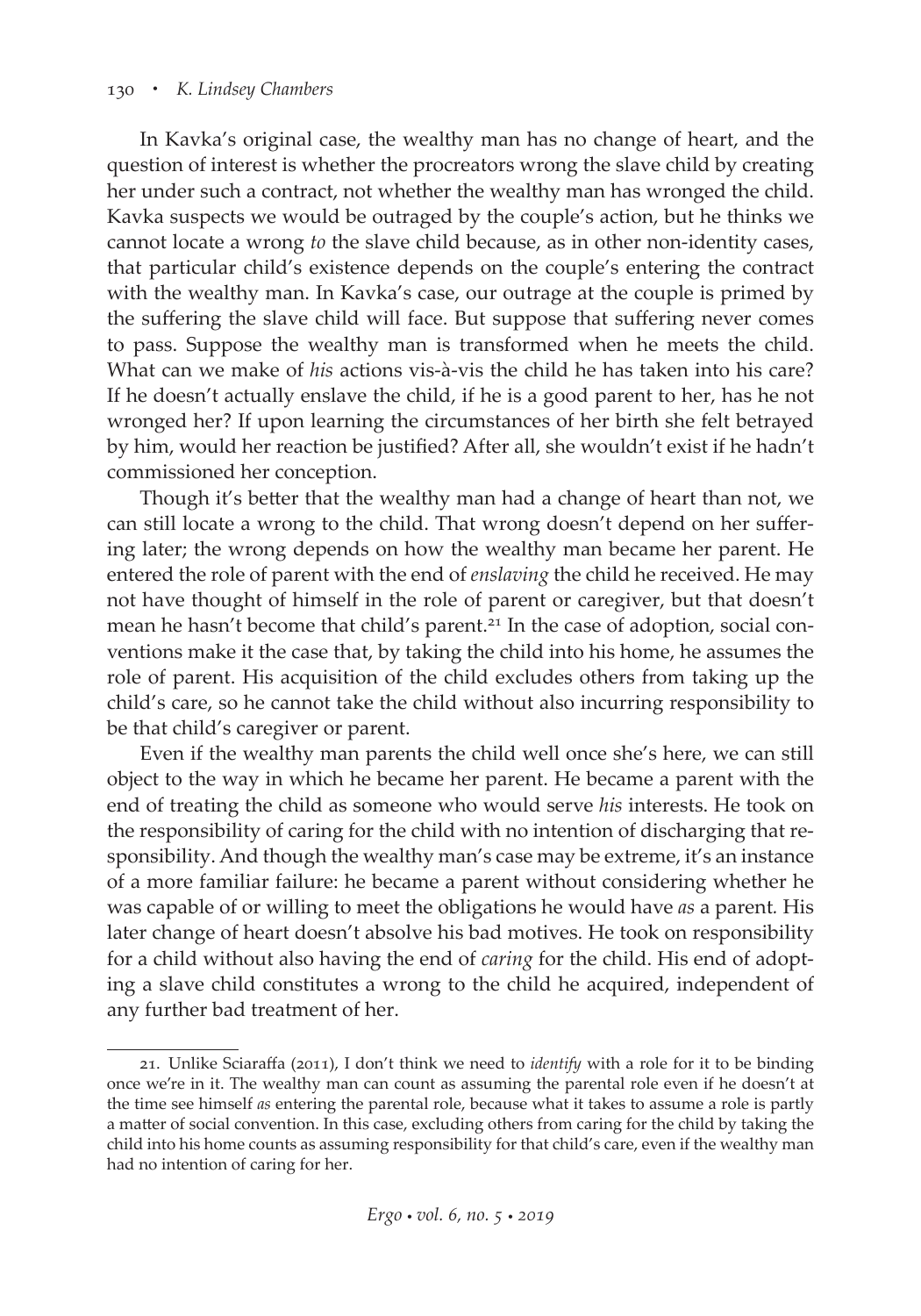And though the wealthy man didn't think of his contract with the couple as a means to becoming some child's parent, many procreators do think of procreation as a means to becoming parents. Importantly, though 'procreator' is often used to indicate persons who become the biological or genetic parents of some child, I am using 'procreator' to include any person who sets out to create a child. A procreator might do so through the use of a sperm or egg donor, or a surrogate, and so might not be genetically related to the child or biologically involved in the child's creation (e.g., as a gestational mother). The wealthy man, in this sense, is a procreator. He doesn't adopt a child who already exists; he brings it about that a new child is created. Even though his causal connection is less direct than the couple he hires, he still sets out to a create a child, with their help, in order to take the child into his home. And while there are interesting questions surrounding the obligations and rights of persons who assist procreators, not everyone who causally contributes to a child's existence does so *in order* to parent that child.<sup>22</sup>

In what follows, I am primarily interested in persons who intentionally set out to create a child in order to parent that child.<sup>23</sup> On most accounts of how persons incur parental obligations, procreators who make use of reproductive technology typically fit the bill: they intend to create a child to parent, they bear some costs or do work associated with creating a child, and they are (at least partly) causally responsible for the child's existence.<sup>24</sup> Procreators who select for the traits of their children don't just find themselves in possession of a child to parent, they intentionally put themselves in the parent-child relation with a

<sup>22.</sup> The couple in the wealthy man case might *also* incur obligations to the child (e.g., to not give the child to the wealthy man as his slave). In what follows, it remains open that donors and surrogates also incur role obligations to the children they create. Perhaps they incur parental obligations, or perhaps they incur different role obligations altogether.

<sup>23.</sup> Blackstone (1803: 435) influentially claims that the mere act of creating a child incurs a responsibility to parent that child. Archard (2010) also gives a causal account of parental obligations. By causing the child's existence, you incur a responsibility to ensure that the child is *parented*, but that does not entail that you must be that child's parent.

<sup>24.</sup> The exception, here, would be genetic accounts of parenthood, like that offered by Hall (1999). On Feldman's (1992) labor-based account, where persons who bear the costs of parenting count as a parent, procreators become parents via the work and resources they put into creating the child. Hill (1991) and Parker (1982) argue for an intentional or voluntarist account, where you can become a parent by way of intentionally bringing about the child's existence (even if indirectly). Thompson (2005) and Millum (2010) both give role-based accounts of becoming a parent, where social conventions partly determine what counts as a parent. My account combines an element of the intentional, causal, and role-based accounts: persons can become parents by setting out to do so, and what actions count as 'setting out to do so' (e.g., procreating, adopting) is partly a matter of social conventions that might vary across societies. And though some of those conventions may not be settled with respect to actors who assist procreators (e.g., whether acting as a surrogate counts as assuming the parental role), the persons who commission the creation of a child are socially expected to at least be *prepared* to care for that child.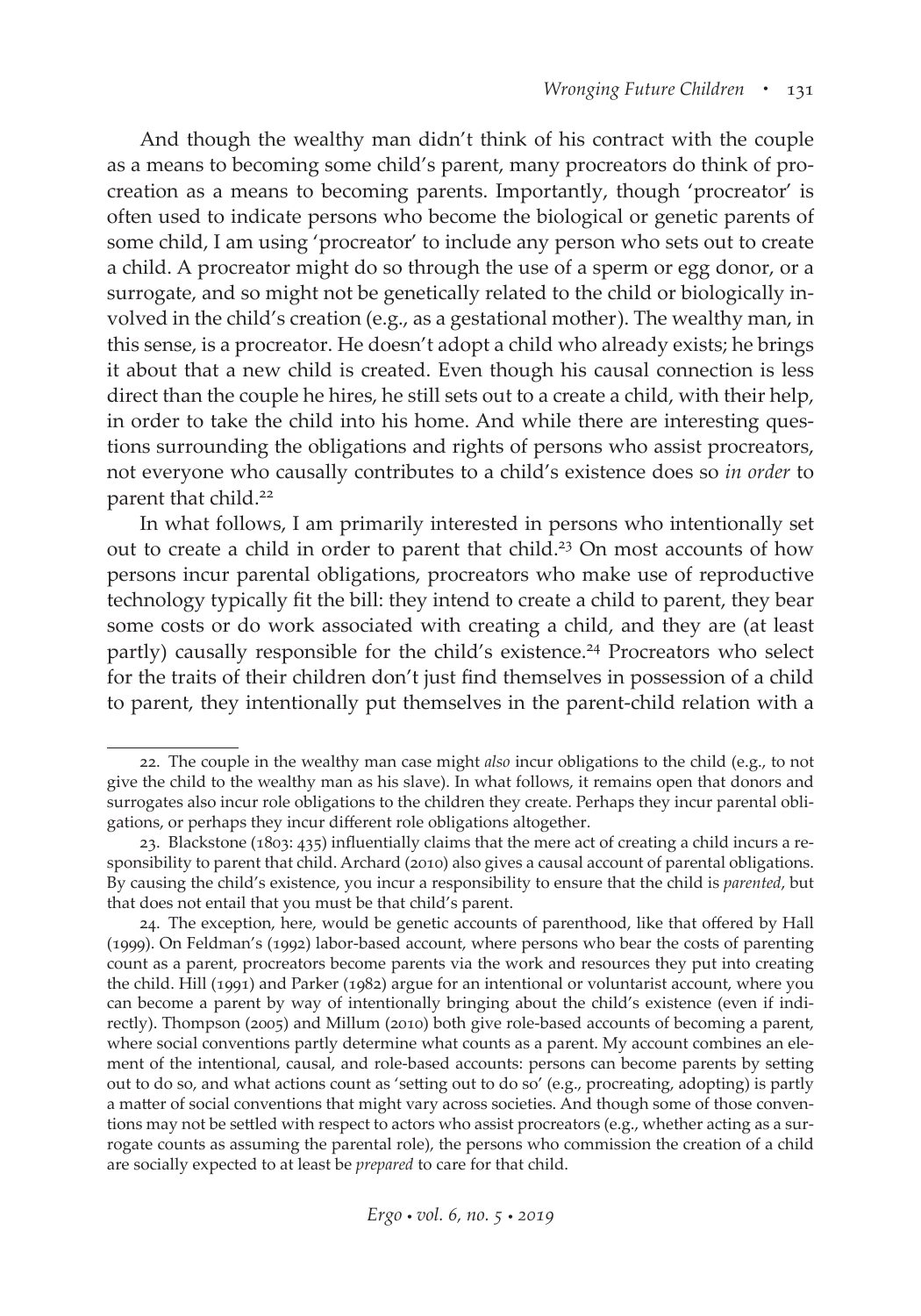child by creating her. The actions they take to purposefully enter that relation plausibly count as their assuming the parental role. If anyone has obligations to some future child as prospective parents, it's the persons who set out to *become* her parents.<sup>25</sup>

#### **3. Procreation Cases**

The wealthy man's motives were explicitly malicious. He commissioned the creation of a child *for the sake* of enslaving her. And though it's possible that procreators could be similarly motivated, the difficult cases aren't as simple as that. Consider one of Parfit's (1987: 358) non-identity examples, the case of the 14-year-old girl who wants to have a child. The girl is likely to give birth to a child with a clean bill of health, but many people still think it would be better for the child to be born to a parent who is herself better prepared to parent him. Parfit claims that the girl does something wrong in giving the child she creates a bad start in life, but that wrong is not directed at the child himself.

From within the role-based framework, the 14-year-old girl should wait, not because the child she would have at 14 would not have a life that is worth living (the bad start is not *so* bad), but because *she* is not yet ready to be a parent to that child. Acting well in the parental role can sometimes require that a prospective parent refrain from putting herself into the parent-child relation, either at a certain time or with a particular child, until she is adequately equipped to discharge her parental obligations. Even if the child she would conceive now would be as well off as *he* could be, she will still have wronged him if she is not capable of discharging her parental obligations when she becomes his parent. And even if she is capable of being an adequate parent now, if we take the case as Parfit stipulates it, the girl doesn't consider whether she will be able to parent her child well when she decides to conceive. She enters the parental role with a kind of blind optimism. Her risk might not end badly for the child's welfare, but her failure to consider the kind of relation she will enter with her child—and what it will demand of her—is itself a failure to act well as a prospective parent.<sup>26</sup>

The woman in Parfit's (1976) medication example makes a similar mistake.

<sup>25.</sup> It's important to note that some of the divide between accounts of parenthood are driven by disagreement about how persons acquire parental *rights*. I am giving an account of how someone acquires parental obligations, but the two might not always overlap. Having an obligation to the child does not guarantee that one acquires a corresponding right to parent that child.

<sup>26.</sup> Woodward (1986: 815) describes this kind of procreative negligence as akin to making a 'risky promise.' The 14-year-old girl takes on obligations that she is not well-positioned to meet. Like promising to do something you suspect you can't make good on, or making a promise without considering whether you can fulfill it, procreators should not procreate if they cannot also discharge the obligations that come with parenting.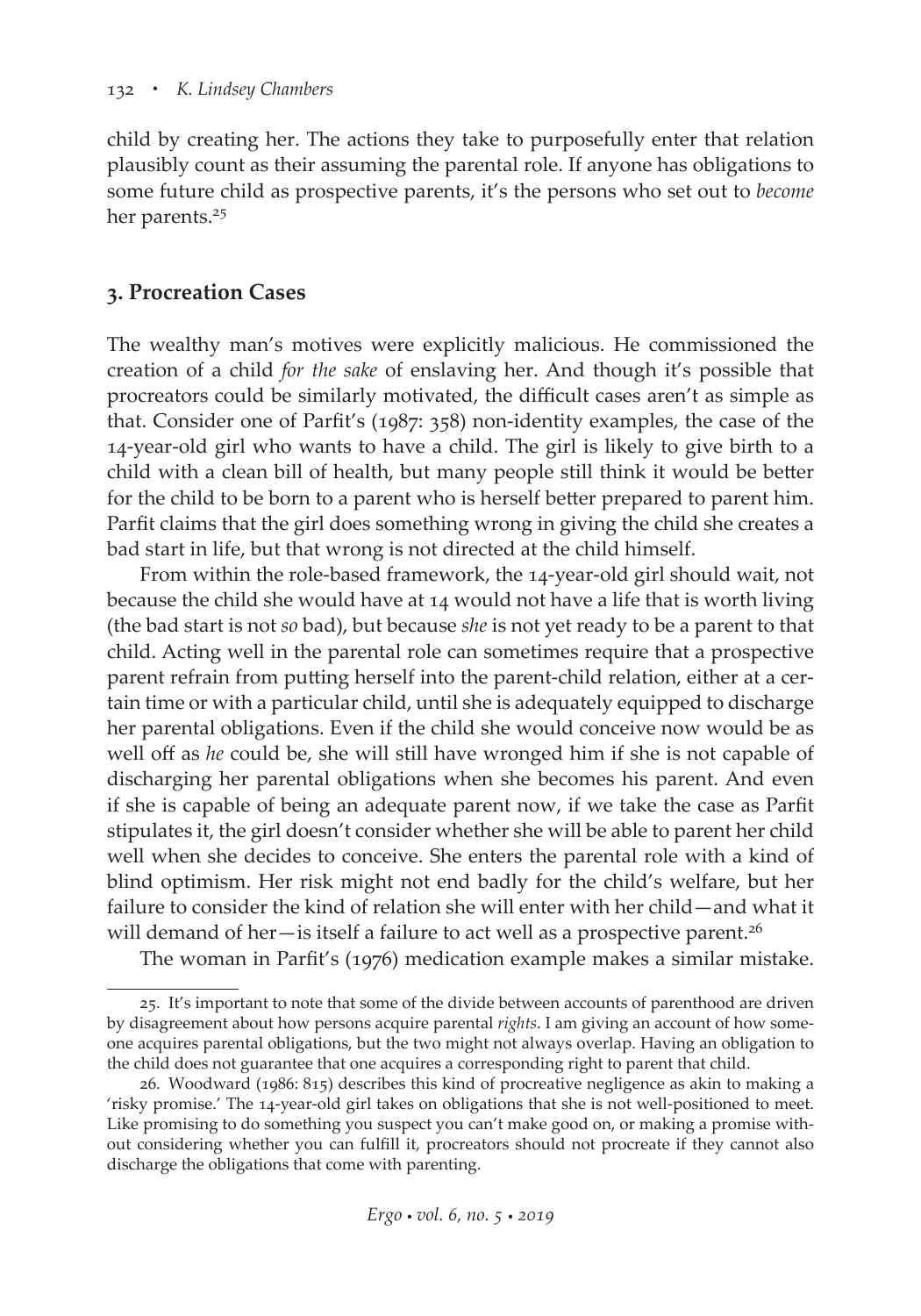The woman's medication causes moderately severe, irreversible birth defects (e.g., a shortened limb). She doesn't need to take the medication permanently. In fact, in just a few months, she will no longer need to take the medication at all. If the woman intends to conceive, then she can either conceive now, while taking the medication, or wait a few months and conceive while no longer taking the medication. To most people, it seems clear that the woman *should* wait the three months.27 She is in a position to determine whether she will bring into existence and parent a child who will likely have a serious birth defect, a condition that should bear on the woman's deliberation about whether or not to conceive.

We can disagree about the specific content of parental obligations, even the exact end of the parental role (e.g., the child's happiness, wellbeing in a broader sense, or autonomy), but if the woman conceives now just because she prefers to have a child sooner, then the woman has failed to take seriously what she owes the child as his parent. She should at least consider what her offspring's prospective disability or birth defect will mean for him and his life. If she determines that he could live a full and happy life with the birth defect or disability, then that should show up in her deliberation about what to do. If she simply takes her own timing preference to be sufficient justification for conceiving now, whatever the cost for the child and without consideration about whether she is prepared and willing to care for a child with a disability or birth defect, then she makes a mistake as a prospective parent. The problem isn't just that he has a disability or a birth defect, but that his procreator took her own desire to procreate now to be sufficient grounds for creating him without considering what was in the interest of the child and whether she was prepared to parent that child well.

In both the medication example and the 14-year-old girl example, as they are stipulated, the procreators have only self-regarding motives. They assume the parental role without any regard for the interests of the person they will parent. In these cases, the procreators seem to subordinate the interests of their offspring, as their children, to their own desire to conceive at a certain time. And though there may be reasons in both cases for the procreators to conceive now that includes their deliberating well about what they owe their offspring as their creators, that is not what is happening in the cases as they are described.

We needn't locate the wrongfulness of their actions in the *bad state* of their offspring, or, like Parfit, deny that there's any wrong done to the offspring. Focusing on the resulting harm (or lack thereof) can cause us to overlook an important moral feature of both situations: the motivations behind the procreators' actions. Procreators, as prospective parents, should not intentionally create a person they cannot or do not intend to care for (the wealthy man), and they should not let

<sup>27.</sup> Of course, not everyone shares the intuition that it would be wrong for the woman to conceive while on the medication. Thanks to Harry Brighouse for raising this point.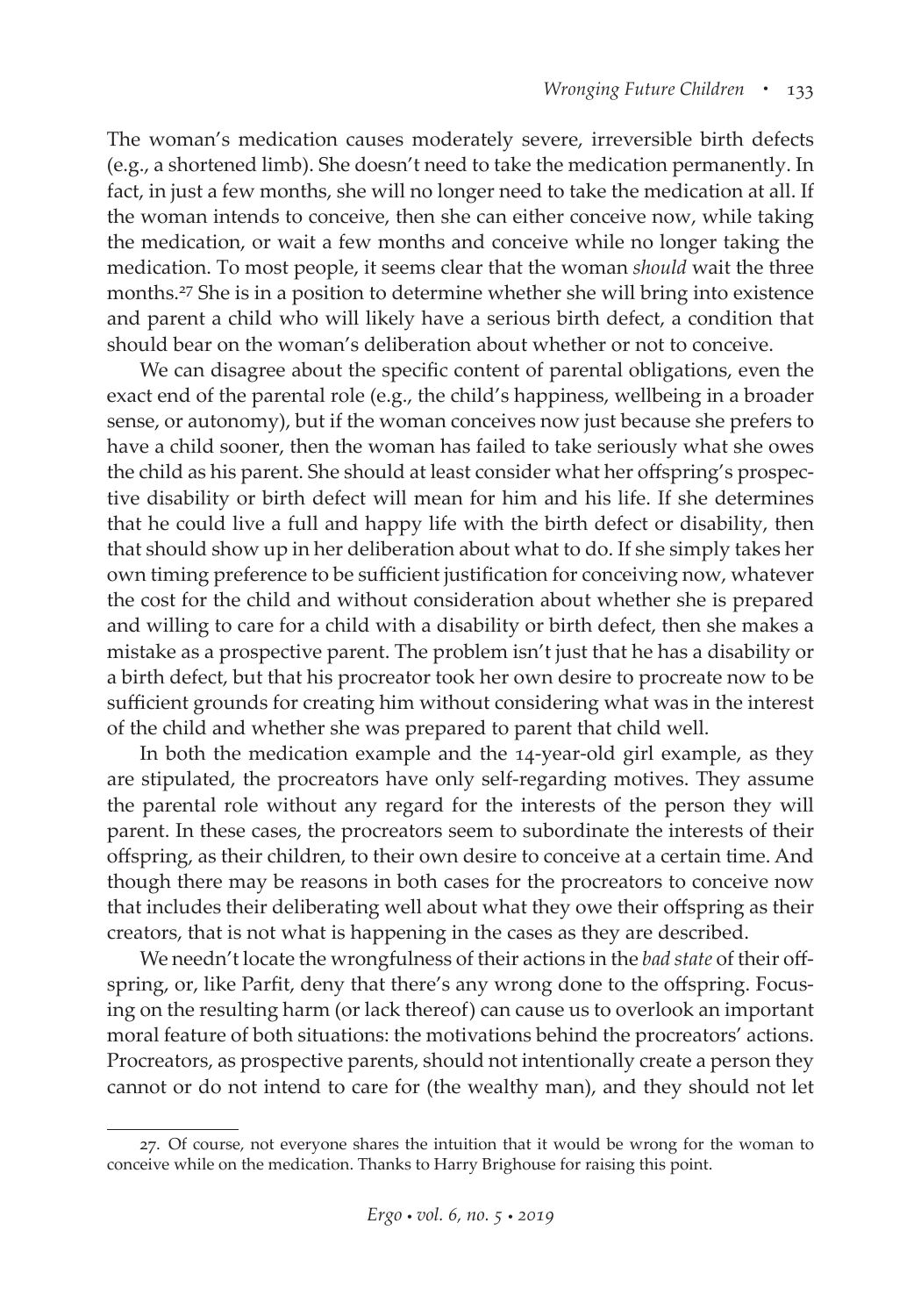their own interests fully determine their procreative choices (the 14-year-old and the woman on medication).

Part of occupying a role is acting with that role in mind, so it matters how we fill out the procreator's motivations. A role actor must not only perform the actions required of her, she must also act for the sake of her role's end. That is, role actors should take their role obligations to be action-guiding. They fail to act well as role actors if they only conform to their role obligations by accident. Part of the diagnosis of the lazy landlord and wealthy man's failures is that they took their own interests to be sufficiently action-guiding when acting in their roles. The landlord does so in spite of a recognition of what her role requires, and the wealthy man does so because he fails to acknowledge that his acquisition of the child counts as assuming the role of a caregiver. A role actor needn't pursue her role's end exclusively, but she must make her role's end a condition of her actions. If pursuing her own interests would preclude her meeting her role obligations, then she shouldn't enter that role. And even if pursuing her own interests is compatible with meeting her role obligations, she must act *for* her role obligations, not just her own interests.

The wrong these procreators do to their children is best understood in terms of the resulting moral relationship between them. Parents assume primary responsibility for meeting the needs and interests of their children, often at the cost of their own interests. For a prospective parent to enter the parent-child relationship with no regard (or insufficient regard) for the parental obligations she has to that child is to make a grave mistake as a parent. Her action counts as assuming a role with respect to another person while at the same time taking her own desires or interests to be the ultimate guide for what she does. In doing so, she treats her child as if he were just a means to her own ends rather than as a person for whom she is assuming a special kind of responsibility. She thereby damages the moral relationship between them, and, whether or not he is also harmed or made badly off, he has grounds for complaint against her for her failure to act well as his parent.

Suppose, though, that the procreator's motives are more complicated. In modified versions of the medication example, given first by Robert Adams (1972) and later by Jeff McMahan (2005), a procreator conceives while taking medication with the explicit purpose of parenting a child who will have a disability. In both cases, the procreator wants to raise a child with a disability because she welcomes the prospect of raising a child who will be *more* dependent on her care. The procreator isn't negligent with respect to her parental responsibilities. She understands exactly what will be required of her if she parents a child with a disability, and she acts in order to take on that responsibility.

On one interpretation of this case, the procreator is almost as selfish as the wealthy man. She takes her own interest—to parent a child who will be more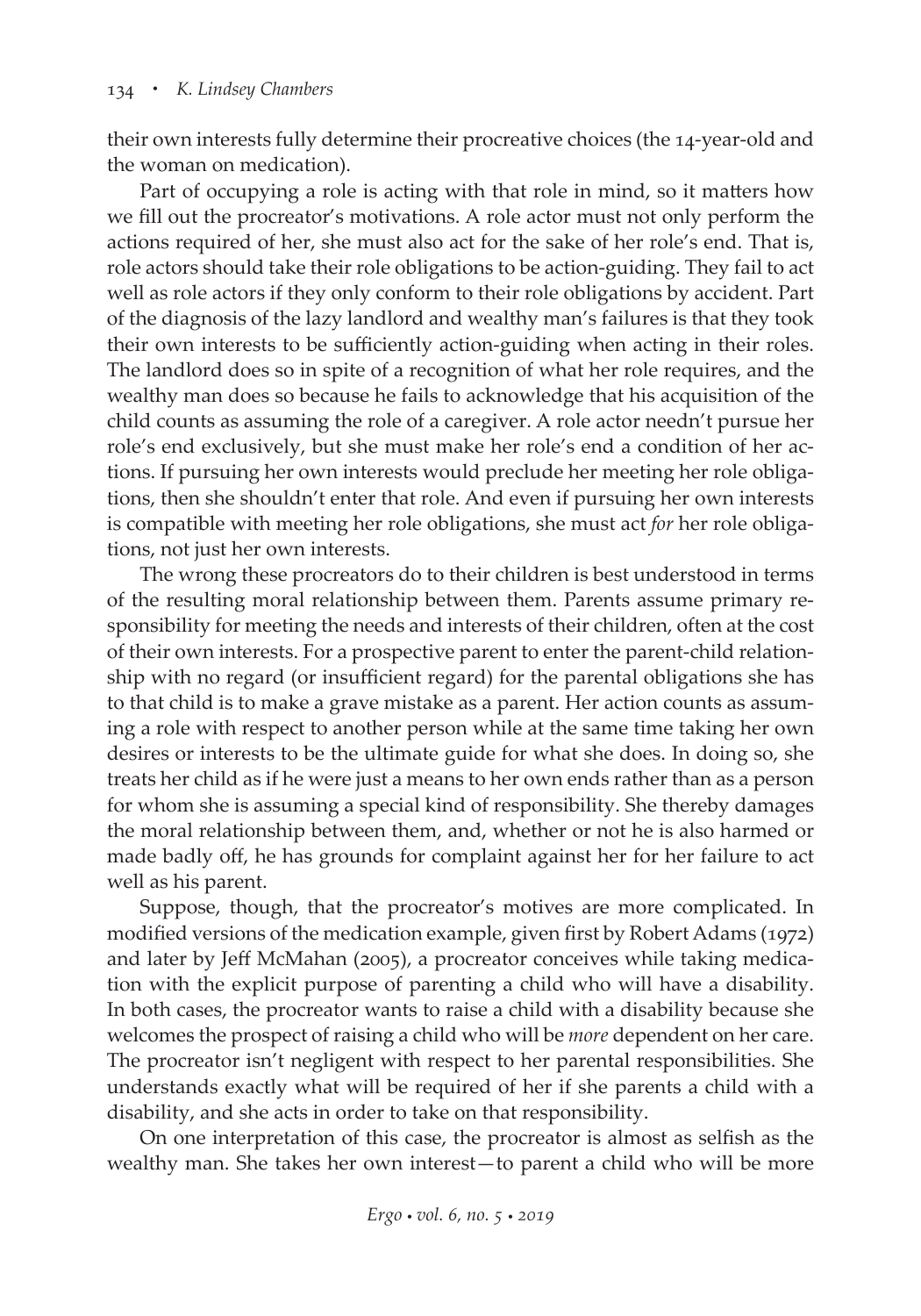dependent on her care than a non-disabled child—as action-guiding, without regard for what's in the best interest of the child she creates. The procreator might (rightly) think that she would be an excellent parent to a child with a disability, but her interest in being such a parent must be conditioned on, or constrained by, what would be in the child's interest. That's not to say it's *not* in the interest of a child who cannot exist apart from his disability to be created, just that the procreator doesn't make the child's interest her end. To become any child's parent is to take responsibility for meeting the child's needs. Whatever other benefits procreators or parents hope to get from being parents, benefits which might *motivate* their wanting to become parents in the first place, once they're in a position to enter the parental role, they should take their prospective child's interests to be action-guiding.<sup>28</sup>

But suppose we interpret the case above more charitably. Suppose the procreator acts both for the sake of her interest in having a child with a disability and for the sake of the child. She may think that the very trait she wants her child to have—to be more dependent on her over time—is also good for the child. Perhaps they'll have a closer relationship because his dependency will enable her to love or care for him better than she would another child, or perhaps she thinks he will have access to unique experiences because of his disability. On this interpretation, she gives a great deal of thought to what would be good for her child. If she fails to act well as a parent, then it's not out of maliciousness, selfishness, or negligence.

Even in this version of the case, the procreator still makes a mistake. Her mistake is not a lack of regard for the child, but a misunderstanding of what the parental role is ultimately for.29 The purpose of the parental role is not simply to make parents and children happier, or to be a source of love or support for them both, as if parents and children entered their relationship as equals. The parentchild relation is one of *initial* dependence, but at least one end of the parental role is to eventually bring the child out of his dependent state (Schapiro 1999). Parents are meeting a moral need: to care for persons who cannot yet operate

<sup>28.</sup> People might assume the parental role for a variety of reasons, many of which may make no reference to the moral status and needs of the child. However, once a person assumes the role of parent, she incurs the obligation to discharge the duties that attend it. Hannan and Vernon (2008) make this point about other roles. A person may become a doctor because it fits with her other interests or her overarching life plan. But once she is a doctor, her interests in being a doctor are overruled by obligations that attend the role of being a doctor (obligations which are primarily determined by the interest of patients). On my account, those role obligations also bear on how they assume those roles.

<sup>29.</sup> My account is similar in spirit to Wasserman's (2005) account, though it is more demanding on prospective parents. It is not enough that prospective parents be concerned with some good of the future child. They must meet their parental obligations to that future child, even before she exists.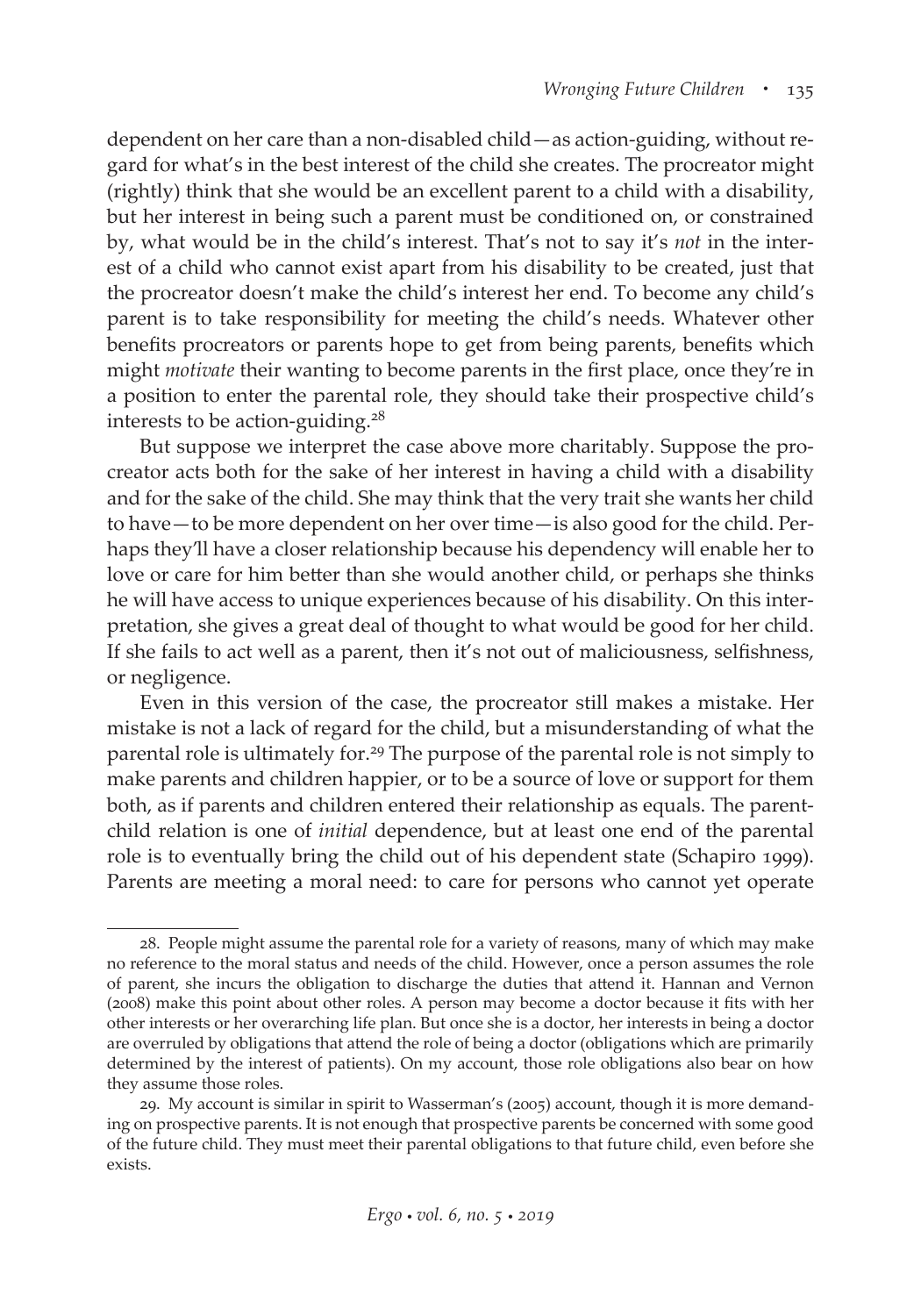in the world as independent agents *so that* they can become such agents.30 And even if you think we shouldn't rush a child's maturation, or that the parent-child relationship delivers goods beyond the child's eventual independence, a guiding aim of parenting is to work toward the child's growing up (Brennan 2014).

The parental role, like many fiduciary roles, is not meant to keep the child in a dependent state. Just as a physician who keeps her patient sick in order to continue providing her with medical assistance fails to act well as a physician, a parent who keeps her child a child fails to act well as a parent. Parents may never stop being in a relationship with their children, but good parents work toward their children's not needing to be *parented* anymore. We expect more from parents than their love, especially because their love doesn't always lead them in the right direction. Procreators who purposefully create children who will have a harder time becoming independent—however selfless their motive—act antithetically to the end of the parental role. This is a parental failure *whatever* the trait selected.<sup>31</sup>

Consider now the deaf parents from the outset. On the role-based account, whether it is permissible to select for deafness isn't fundamentally about the 'badness' of being deaf. The morality of their decision depends on what the deaf parents are selecting deafness *for—*is it their own desire to have a child like themselves? Is it to be better positioned to parent the child they create? Or a combination? It matters whether the reason behind their selection tracks or aligns with the end of being a parent.<sup>32</sup>

Deaf parents might select for a deaf child because they see deafness as a positive trait that would enrich their child's life. The Deaf community has developed its own social practices—languages, schools, rules of etiquette, technology, literary and storytelling traditions—that are shaped by the needs and interests of deaf persons (Dolnick 1993; Mindness 2006). Being part of the Deaf community gives the child access to a rich cultural heritage. Selecting for a deaf child so the child will be part of that community can be a choice made for the sake of the child's interests.

<sup>30.</sup> Reich (2002) notes that we don't leave it *fully* up to parents to raise children. We have other social institutions that support children and act as a stopgap for parental failures. One justification for having a public education system, for example, is that it contributes to the child's development.

<sup>31.</sup> The trait might not actually make the child more dependent, but if the procreator thinks it will, that's still a wrong. If a procreator selects the sex of the child because she (mistakenly) thinks female children can never be fully independent, then she wrongs her child. The wrong isn't explained by the badness of the trait (it's not bad to be female), but by the motivation behind its selection.

<sup>32.</sup> McDougell (2005) proposes a virtue theory account of procreative ethics. To know whether parents should select for a trait, we should ask: what would the virtuous parent do? Wasserman (2005) suggests that we evaluate prospective parents' procreative actions by asking whether they had an appropriate parental attitude. In a similar vein, on a role-based account we should ask: are procreators acting in accordance with the end of the parental role?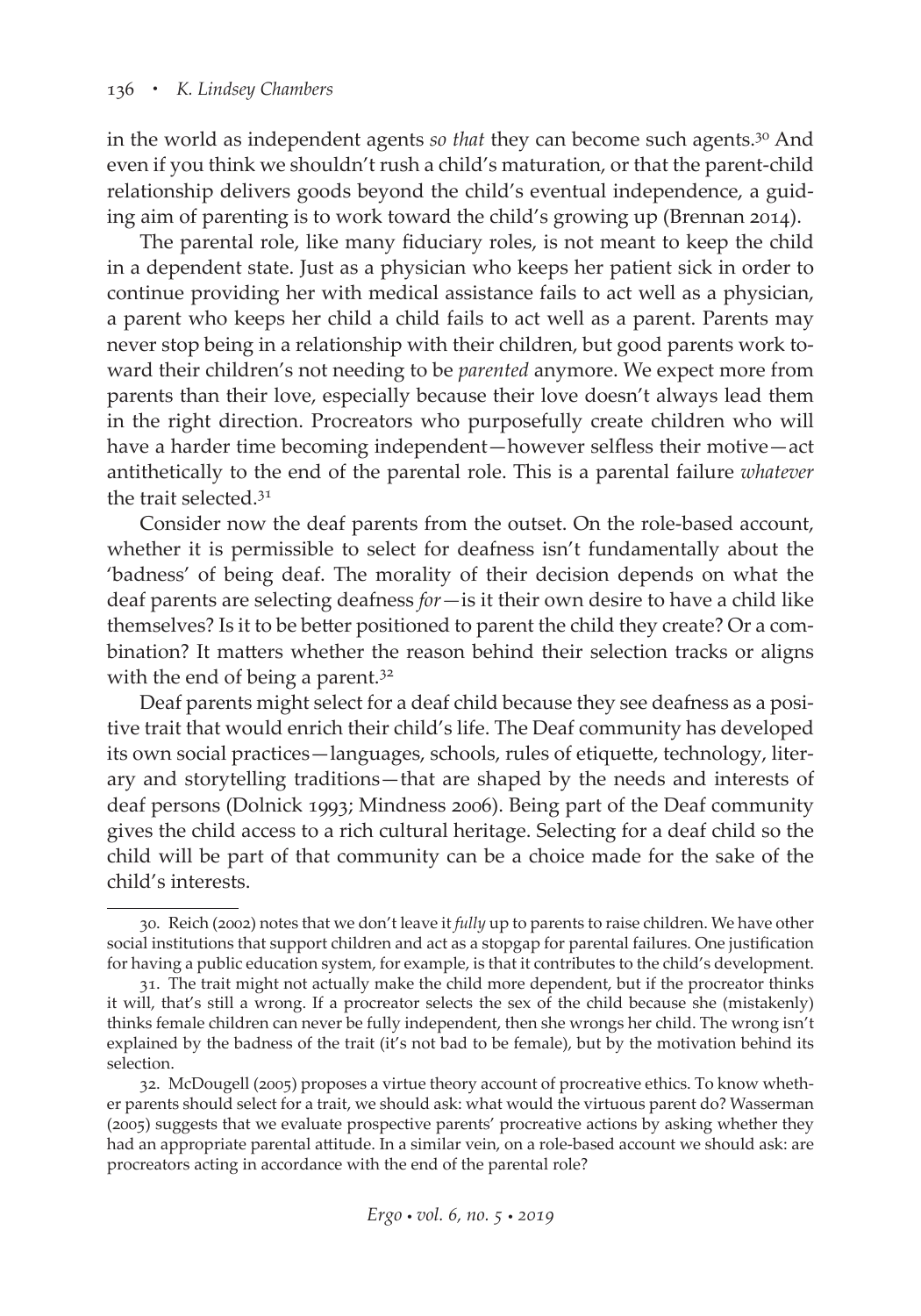Deaf parents might also select for deafness in order to better discharge their parental obligations to their offspring. They might, for example, anticipate having a harder time equipping a hearing child to navigate the world as an independent agent, partly because the child would grow up in a community organized around deafness. And while hearing parents might face serious challenges raising a deaf child, deaf parents are uniquely positioned to help a deaf child understand the world as he will experience it.33 They might select for deafness, then, both for the child's sake and to better position themselves to be good parents.

On the role-based framework I've proposed, selecting for deafness remains a difficult case, but its difficulty isn't unfamiliar. Like all parents, prospective parents must make judgements about what's best for their children, but we don't always agree about what the child's best interest is. This problem isn't unique to selection. The scope of parental authority is an evolving issue, one that reflects the *social* nature of the parental role. We are constantly negotiating and renegotiating what authority parents have to make choices for their children. To care for their children, they need some authority to make choices for them, but they aren't thereby free to decide whatever they like, however they like. On the rolebased account, procreative choices, including selection decisions, should be part of our ongoing negotiation of the parental role.

Deaf parents who select for deafness because they think it's in their child's interest, or because they think it will better enable them to be good parents to the child, at least act for the right kind of (parental) reason. Even if they're wrong about what's in the interest of the child, they're not making the mistake of the wealthy man or the self-regarding non-identity procreators. They take their role obligation to act on behalf of their child's interest to be action-guiding.

Even without a clear verdict on the permissibility of selecting for deafness or other disabilities, the role-based framework can help us rule out other justifications for disability selection that are inadequate. For instance, selecting for a disability as a means to grow the community of persons with that disability isn't the right kind of reason to justify a choice on behalf of one's future child. Prospective parents shouldn't enter the parental role with a child merely as a means to serve the interests of some group.34 Nor should prospective parents select for deafness to, by way of a permanent physical trait, ensure that their children will be members of their own cultural community. Parents may have a legitimate interest in sharing what they care about with their children as part

<sup>33.</sup> Davis (1997) points out that the education and income disparities between deaf and hearing persons are largely the result of deaf children being born to hearing parents.

<sup>34.</sup> This justification implicates more than genetic selection. To have a child simply to grow some community, to acquire laborers for the farm, etc., is a failure to act well as that child's parent. This failure doesn't require that the child suffer some bad outcome, just that the prospective parent fails to be guided by her obligations as a prospective parent.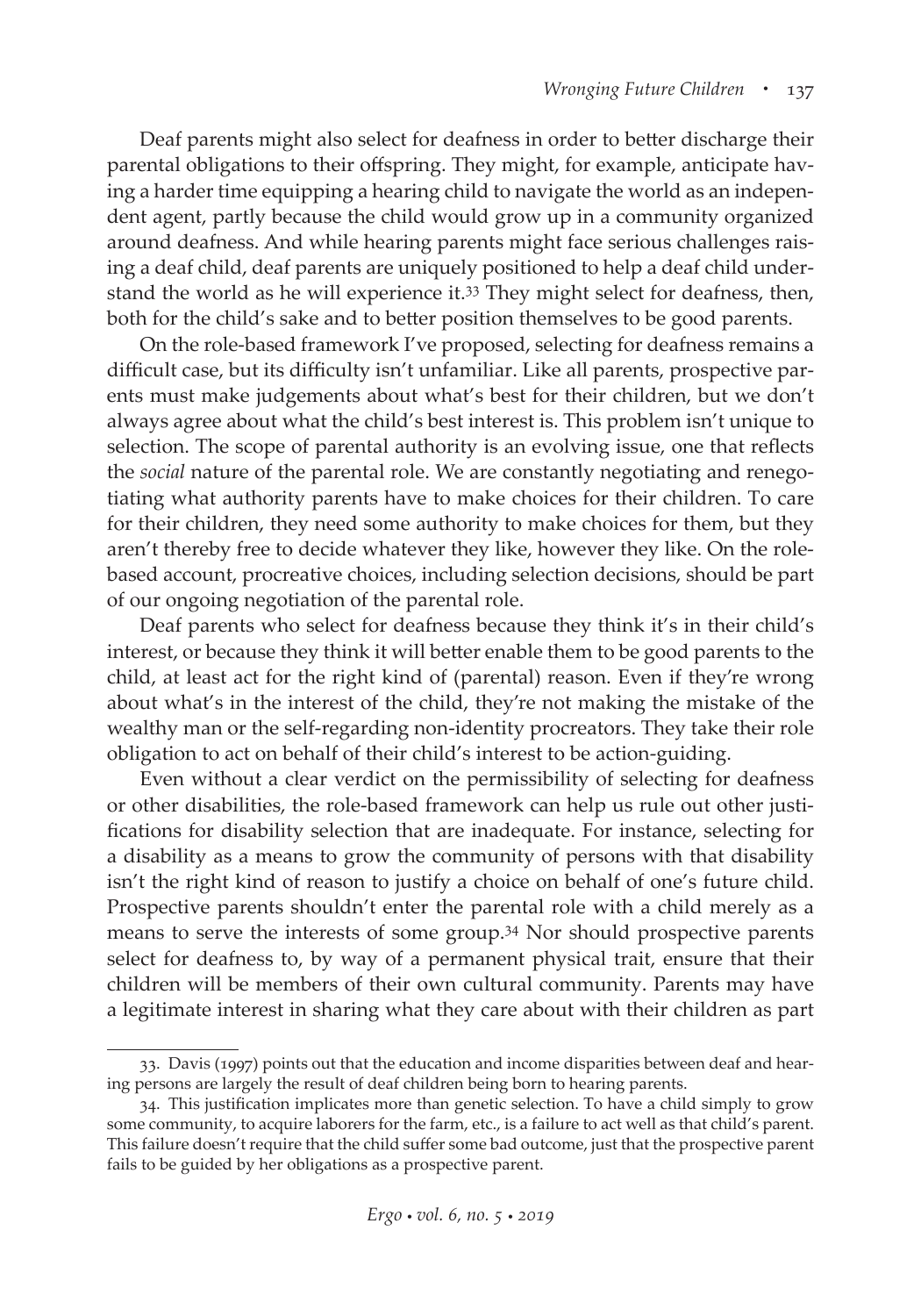of the parent-child relationship, but they do not have a blanket permission to do whatever they can to ensure that their child will come to share their beliefs and values. Indoctrinating one's child can make it easier to include him in one's religious practices and to ensure his continued participation, but that doesn't permit a parent to indoctrinate her child.<sup>35</sup> In the same way, deaf parents are not permitted to select for deafness as a way of ensuring that their children remain a part of the Deaf community.

If deaf parents are permitted to select for a disability, or any trait, their selection should be justifiable from within the parental role, and they should condition their selection on its being justifiable from within the parental role. Good parenting is as much about acting for the right reasons as it is acting in the right way. Selecting for deafness (or any other trait) may sometimes be permissible, but not all reasons for selecting for deafness are acceptable. Insofar as procreators are creating children to parent, they are bound by parental obligations and so must act for the sake of their child, not just themselves or their community*.* What procreators may select for, then, is a question about the extent of parental authority to make choices for their children, not simply a question about whether it's better or worse for a child to be brought into existence with that trait.

# **4. Conclusion**

Using a role-based framework in procreation cases allows us to think about the morality of procreation in terms of the relation between procreators and their offspring without first locating a harm to the person created. Certain kinds of procreative actions may not be justifiable with respect to the obligations that parents have to their future children, whether or not the children they create are harmed or put at risk of harm. Procreators can wrong their offspring even if their actions ultimately benefit them, because their failure to meet their role obligations cannot be absolved by some positive outcome for their offspring. Whatever their children's ultimate wellbeing, they damage their moral relationship with them just by failing to act well as prospective parents.

Whatever account we give of parental obligations, once we're talking about procreators' obligations *qua* prospective parents, we've shifted the question from one about the possibility of procreative harm and the metaphysics of identity to

<sup>35.</sup> See, for example, Clayton's (2006) discussion of the competing interests of parents who want to enroll their children in their comprehensive doctrine and children's interest in making decisions about such matters for themselves (when they are capable of making such decisions). Can parents take their children to church? Can they enroll them in religious schools? The scope of parental authority to shape the beliefs and values of their children is contentious, whether it's via education or genetic selection.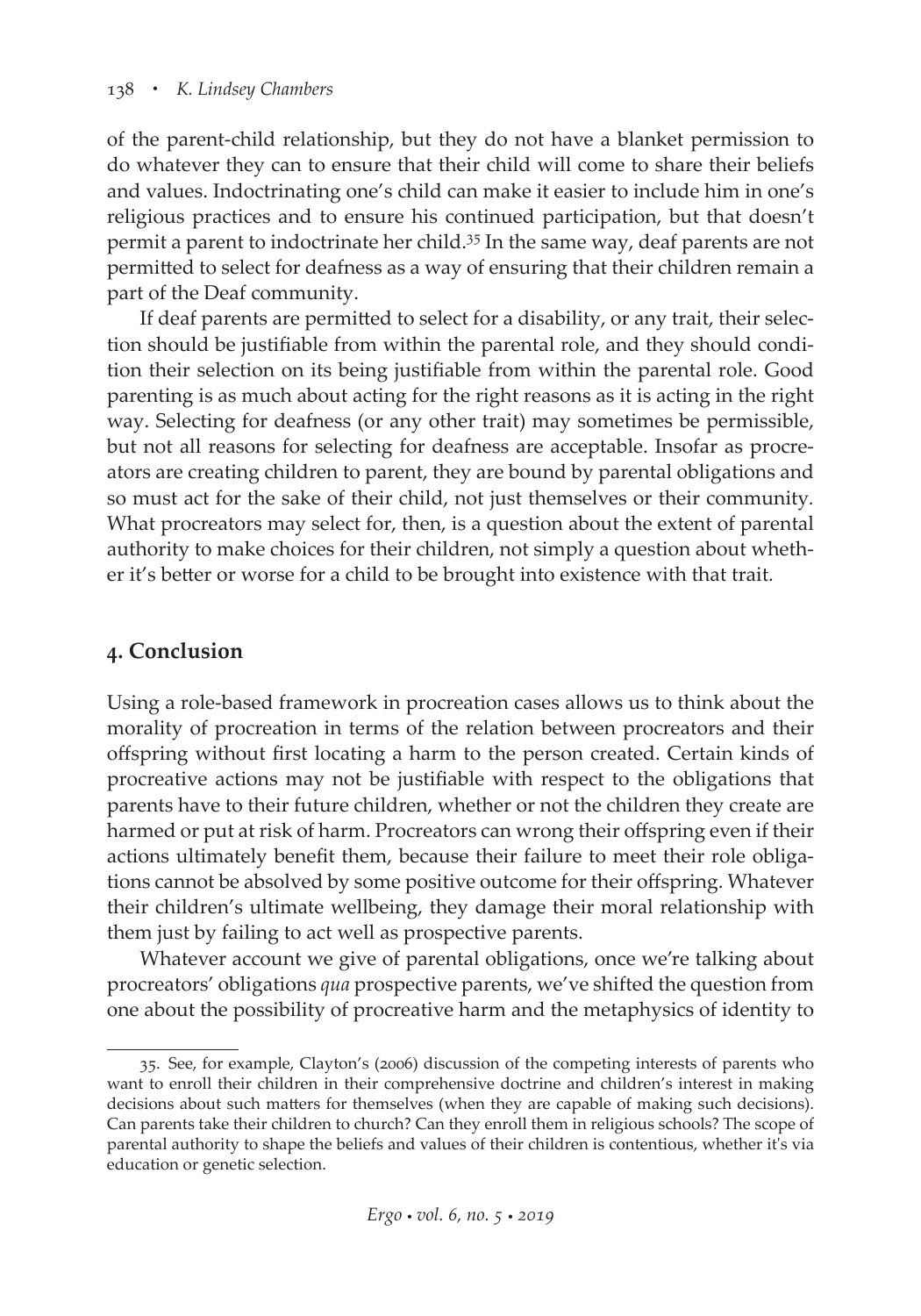parental motivations and the appropriate limits of parental choice. Whether or not a child has been harmed by being created isn't irrelevant to the moral assessment of a procreator's action, but it is important to notice that it is not the only metric by which we can evaluate the morality of her action with respect to the person she creates. We must also ask what procreators owe their offspring qua prospective parents.

## **Acknowledgments**

Thanks to members of UCLA's Moral Philosophy Reading Group and Stanford's Political Theory Workshop for feedback on earlier drafts of this paper. I am especially grateful to Barbara Herman, Eamonn Callan, and two anonymous referees for substantial comments on earlier versions of this paper.

## **References**

- Adams, Robert (1972). Must God Create the Best? *The Philosophical Review*, *81*(3), 317–332.
- Archard, David (2010). The Obligations and Responsibilities of Parenthood. In D. Archard and D. Benatar (Eds.), Procreation and Parenthood (103–127). Oxford University Press.
- Asch, Adrienne (1999). Prenatal Diagnosis and Selective Abortion: A Challenge to Practice and Policy. *American Journal of Public Health*, *89*(11), 1649–1657.
- Barnes, Elizabeth (2014). Valuing Disability, Causing Disability. Ethics, *125*(1), 88–113.
- Baruch, Susannah (2007). Preimplantation Genetic Diagnosis and Parental Preferences: Beyond Deadly Disease. *Houston Journal of Health Law and Policy*, *8*(2), pp. 245–270.
- Blackstone, William (1803). Of Parent and Child. In *Commentaries on the Laws of England, in Four Books* (434–447). A. Strahan.
- Brennan, Samantha (2014). The Goods of Childhood and Children's Rights. In F. Baylis and C. McLeod (Eds.), *Family-Making: Contemporary Ethical Challenges* (29–48). Oxford University Press.
- Brock, Dan (1995). The Non-Identity Problem and Genetic Harms: The Case of Wrongful Handicaps. *Bioethics*, *9*(3–4), 269–275.
- Buchanan, Allen, Dan W. Brock, Norman Daniels, Daniel Wikler (2000). *From Chance to Choice: Genetics and Justice*. Cambridge University Press.
- Clayton, Matthew (2006). Parents and Public Reason. In *Justice and Legitimacy in Upbringing* (87–128). Oxford University Press.
- Cohen, G. A. (1967). Beliefs and Rôles. *Proceedings of the Aristotelian Society*, *67*(1), 17–34.
- Davis, Dena (1997). Genetic Dilemmas and the Child's Right to an Open Future. *The Hastings Center Report*, *27*(2), 7–15.
- Dolnick, Edward (1993). Deafness as Culture. *The Atlantic Monthly*, *272*(3), 37–53.
- Feinberg, Joel (1980). The Child's Right to an Open Future. In William Aikenand Hugh LaFollette (Eds.), Whose Child? (124–153). Rowman & Littlefield.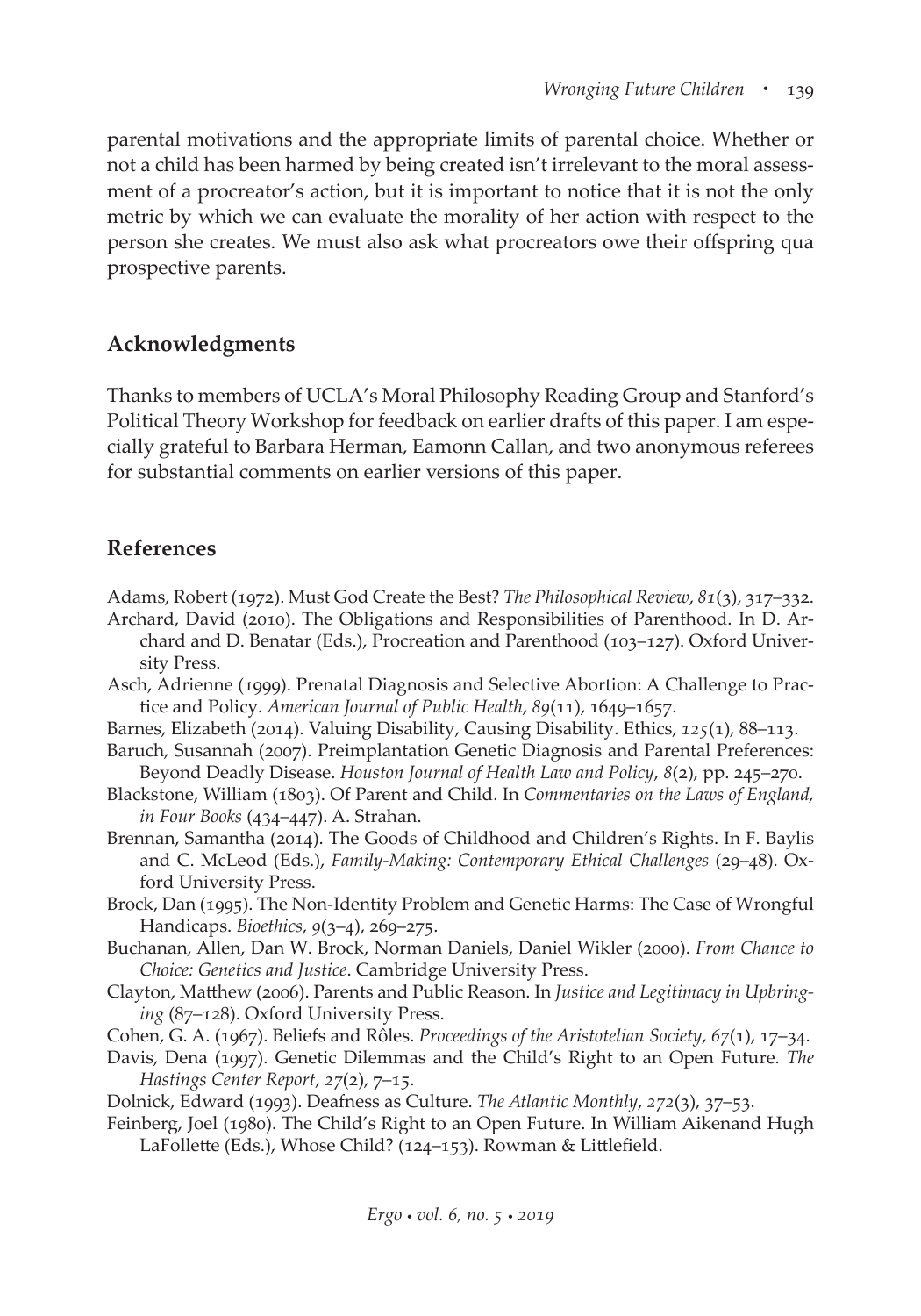- Feldman, Susan (1992). Multiple Biological Mothers: The Case for Gestation. *Journal of Social Philosophy*, *23*(1), 98–104.
- Fuscalda, Giulianna (2006). Genetic Ties: Are They Morally Binding? *Bioethics*, *20*(2), 64– 76.
- Hall, Barbara (1999). The Origin of Parental Rights. *Public Affairs Quarterly*, *13*(1), 73–82.
- Hannan, Sarah and Richard Vernon (2008). Parental Rights: A Role-Based Approach. *Theory and Research in Education*, *6*(2), 173–189.
- Hanser, Matthew (1990). Harming Future People. *Philosophy and Public Affairs*, *19*(1), 47– 70.
- Harman, Elizabeth (2004). Can We Harm and Benefit in Creating? *Philosophical Perspectives*, *18*(1), 89–113.
- Hill, John L. (1991). What Does It Mean to Be a 'Parent'? The Claims of Biology as a Basis for Parental Rights. *New York University Law Review*, *66*(2), 353–420.
- Horton, John (1992). *Political Obligation*. Macmillan.
- Hurley, Paul and Rivka Weinburg (2015). Whose Problem is Non-Identity. *Journal of Moral Philosophy*, *12*(6), 699–730.
- Joffe, Steven and Robert D. Truog (2010). Consent to Medical Care: The Importance of Fiduciary Context. In F. G. Miller and A. Wertheimer (Eds.), The Ethics of Consent (347–374). Oxford University Press.
- Kant, Immanuel (1997). Groundwork of the Metaphysics of Morals (Mary Gregor, Ed. and Trans.). Cambridge University Press.
- Kavka, Gregory (1982). The Paradox of Future Individuals. *Philosophy & Public Affairs*, *11*(2), 93–112.
- Kumar, Rahul (2003). Who Can Be Wronged? *Philosophy & Public Affairs*, *31*(2), 99–118.
- Lafollette, Hugh (1980). Licensing Parents. *Philosophy & Public Affairs*, *9*(2) 182–197.
- May, Simon (2015). Directed Duties. *Philosophy Compass*, *10*(8), 523–532.
- McDougell, Rosalind (2005). Acting Parentally: An Argument against Sex Selection. *Journal of Medical Ethics*, *31*(10), 601–605.
- McMahan, Jeff (2005). Causing Disabled People to Exist and Causing People to Be Disabled. *Ethics*, *116*(1), 77–99.
- Millum, Joseph (2010). How Do We Acquire Parental Rights? *Social Theory and Practice*, *36*(1), 112–132.
- Mindness, Anna (Ed.) (2006). *Reading between the Signs: Intercultural Communication for Sign Language Interpreters*. Intercultural Press.
- Parfit, Derek (1976). On Doing the Best for Our Children. In Michael Bayles (Ed.), *Ethics and Population* (100–115). Schenkman.
- Parfit, Derek (1987). *Reasons and Persons*. Clarendon Press.
- Parker, Philip (1982). Surrogate Motherhood: The Interaction of Litigation, Legislation, and Psychiatry. *International Journal of Law and Psychiatry*, *5*(3), 341–354.
- Reich, Rob (2002). *Bridging Liberalism and Multiculturalism in American Education*. Chicago University Press.
- Sandel, Michael (2007). *The Case Against Perfection*. Harvard University Press. 45–62
- Savulescu, Julian (2002). Deaf Lesbians, 'Designer Disability,' and the Future of Medicine. *British Medical Journal*, *325*(7367), 771–773.
- Savulescu, Julian and Guy Kahane (2009). The Moral Obligation to Create Children with the Best Chance of the Best Life. *Bioethics*, *23*(5), 274–290.
- Schapiro, Tamar (1999). What is a Child? *Ethics*, *109*(4), 715–738.